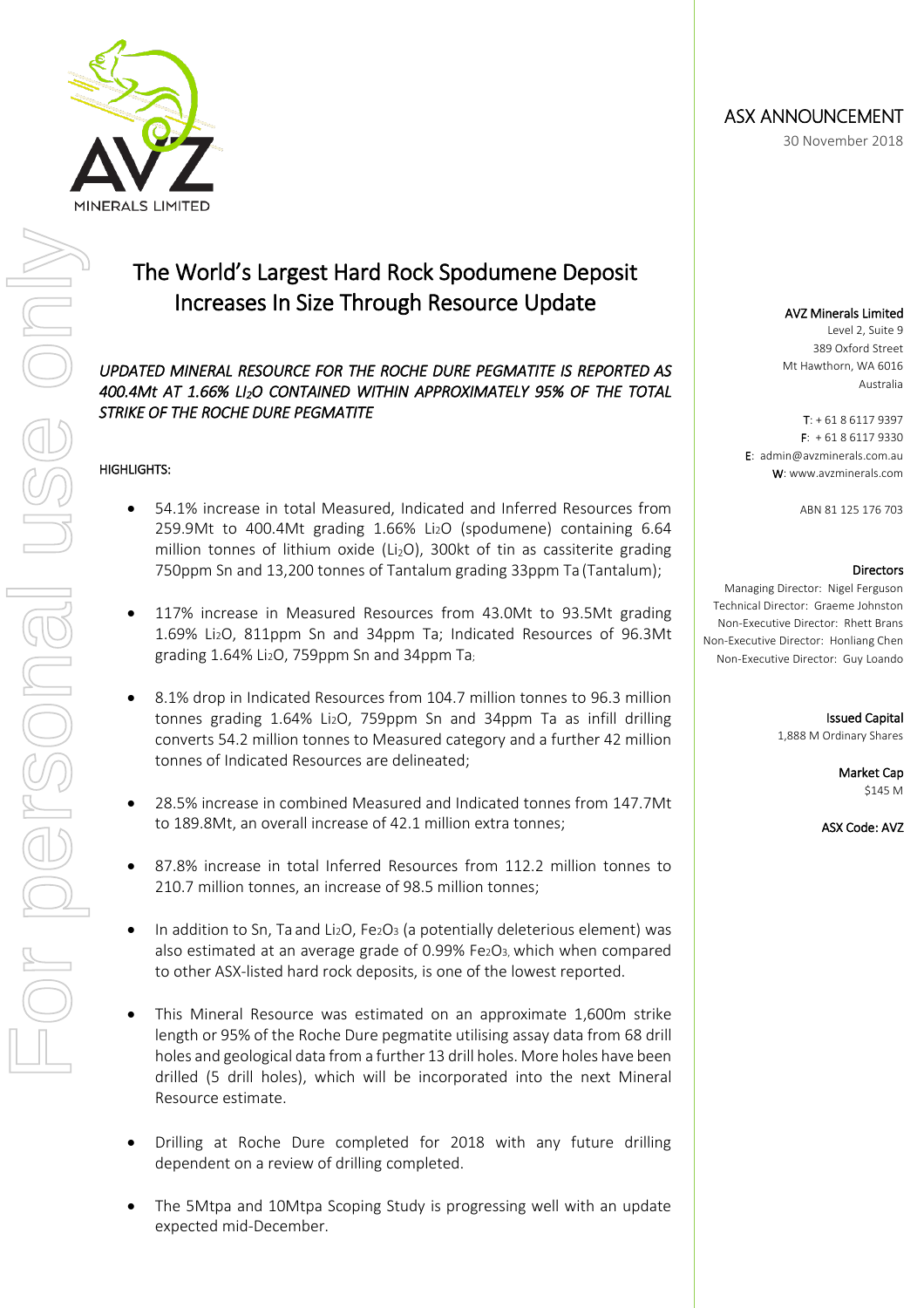AVZ's Managing Director Mr Nigel Ferguson said: "I am very pleased to be able to announce a solid 54.1% increase in the JORC Ore Resource estimate for our 60% owned Manono Lithium Project. More importantly this includes more than a doubling of the Measured Resource category to over 93Mt following infill drilling since August 2018. This greatly increases confidence levels in the central section of the Roche Dure orebody. The overall increase in the total resources is more than ample to underpin the ongoing internal scoping studies for a potential 5Mtpa operation and follows close on the heels of our recently published, revised figures for a 2Mtpa project (October 9<sup>th</sup> announcement) which indicated very strong economic fundamentals for the Manono Lithium Project."

"Additionally, there is a significant increase in the global tin content to 300,000 tonnes and the tantalum content to over 13,200 tonnes, which is expected to provide a significant offset in the operating costs for the planned processing plant."

"With drilling at Roche Dure currently winding up for the year, these resource figures are expected to rise further in 2019 as data continues to come in from final drill holes completed (Figure 1). We are also waiting with interest for the results of a 6 hole, wide spaced, reconnaissance drilling programme at Carriere de L'Este in the northern Manono Sector which will be reported on early in 2019."

"With Manono now confirmed as the world's largest lithium deposit and drill results from the last quarter of 2018 still pending, we are confident that the Manono Project will continue to grow and potentially become a world leading source of lithium."

AVZ Minerals Ltd (ASX: AVZ) is pleased to advise that it has confirmed the increased potential of its 60% owned Manono Lithium-Tin-Tantalum Project in the DRC's Tanganyika Province to become a world leader in the global lithium market after announcing a significant Resource increase in the current Mineral Resource update.

The Mineral Resource stated at 400.4Mt with an average grade of 1.66% Li2O (spodumene) is further categorised into Measured, Indicated and Inferred Mineral Resources as shown in Table 1.

This Mineral Resource includes assay data from only 68 drill holes on 1,600m of strike length, and geological data from a further 13 drill holes (Figure 1), to enable interpretation of a geological model. Drill holes MO18DD001-MO18DD78 were completed in 2018 with commencement of the drilling program in February this year and 4 holes which were drilled in 2017. A total of 25,403m were used in the Mineral Resources estimate.

| <b>Category</b> | <b>Tonnes</b><br>(Millions) | Li <sub>2</sub> O<br>% | Sn<br>ppm | Ta<br>ppm | Fe <sub>2</sub> O <sub>3</sub><br>% | P <sub>2</sub> O <sub>5</sub><br>% | SG   |
|-----------------|-----------------------------|------------------------|-----------|-----------|-------------------------------------|------------------------------------|------|
| Measured        | 93.5                        | 1.69                   | 811       | 34        | 0.94                                | 0.32                               | 2.74 |
| Indicated       | 96.3                        | 1.64                   | 759       | 34        | 0.97                                | 0.30                               | 2.73 |
| Inferred        | 210.7                       | 1.65                   | 719       | 32        | 1.02                                | 0.29                               | 2.75 |
| Total           | 400.4                       | 1.66                   | 750       | 33        | 0.99                                | 0.30                               | 2.74 |

*Table 1: Roche Dure Main Pegmatite Mineral Resource at a 0.5% Li2O cut-off*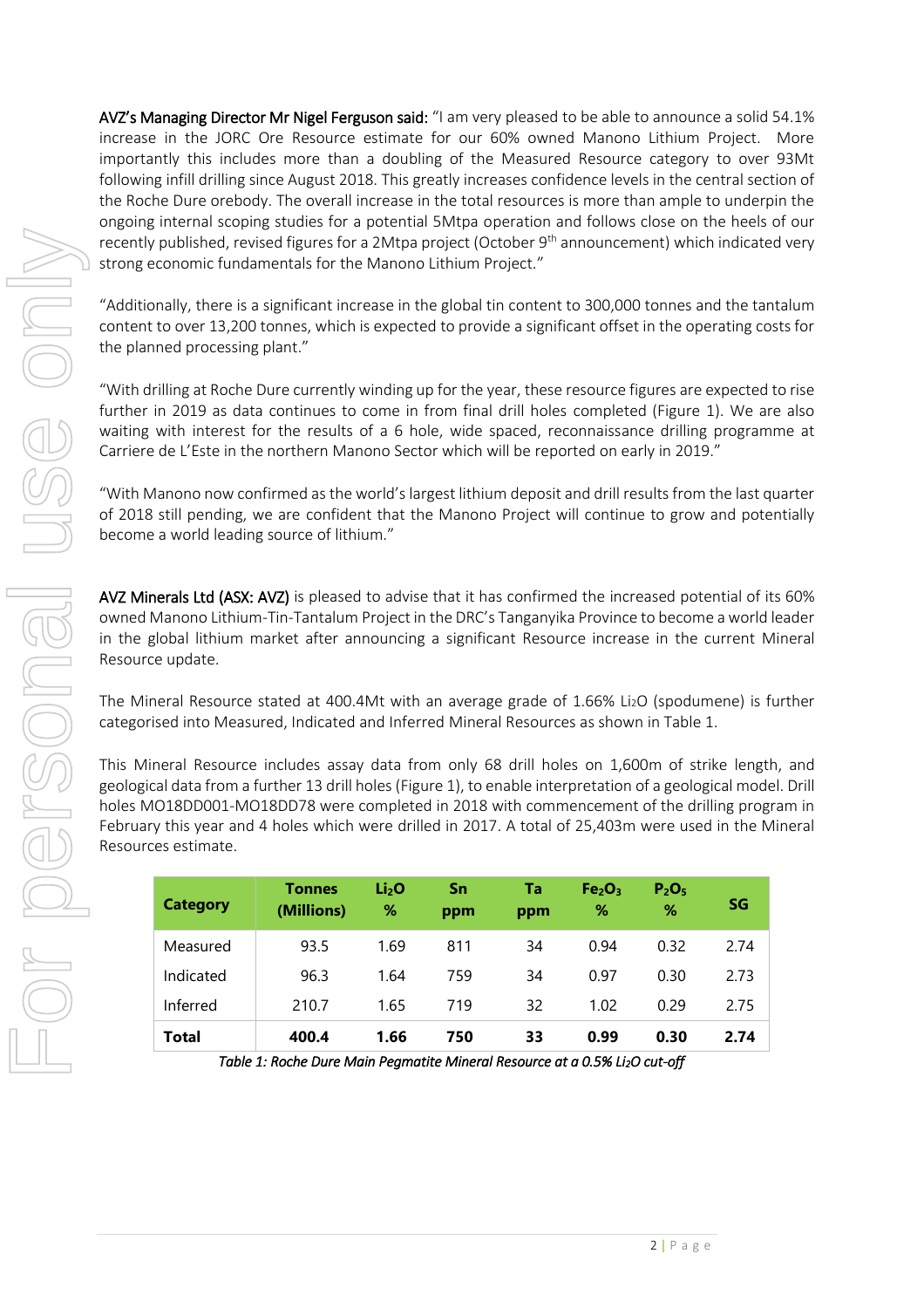

*Figure 1. Schematic of Drill Hole Locations at Roche Dure used in the Resource Estimation and Classification Categories at 570m elevation* 

Recent and ongoing drilling has significantly increased the level of confidence in the central portion of the Roche Dure pegmatite where almost half of the new holes were drilled since August 2018, hence the significant conversion of Indicated to Measured Resources. However, further drilling beyond the area included in the Maiden Resource (effective 30 July 2018) has confirmed significant Inferred Resources in areas along strike which were still being drilled in November 2018.

Whilst approximately 95% of the strike of Roche Dure has now been drilled, and shown to carry significant spodumene mineralisation, the down-dip extensions of these new areas remain to be taken to the targeted -350 metre depth which indicates that there is still underexplored down dip extensions to the Roche Dure orebody to be reported on. This indicates the potential for the Mineral Resource to increase further when these new holes are reported on.

Additionally, AVZ still needs to drill test the M'Pete and Tempete pegmatites at the Kitotolo Sector just north of Roche Dure although the Company has recently commenced wide spaced reconnaissance drilling at the Carriere de L'Este pegmatite at the northern Manono sector.

Recent drilling at Manono, completed to hole MO18DD083, included new drilling along strike on the northern and southern extensions to the Roche Dure Pegmatite, which are located outside of the previously defined Mineral Resource. Drilling in these zones is likely to result in a further increase in the Mineral Resource tonnage as further data is obtained.

The ongoing drilling and the updated Mineral Resource at Roche Dure demonstrates that AVZ is able to further delineate a globally significant hard-rock lithium deposit at Manono.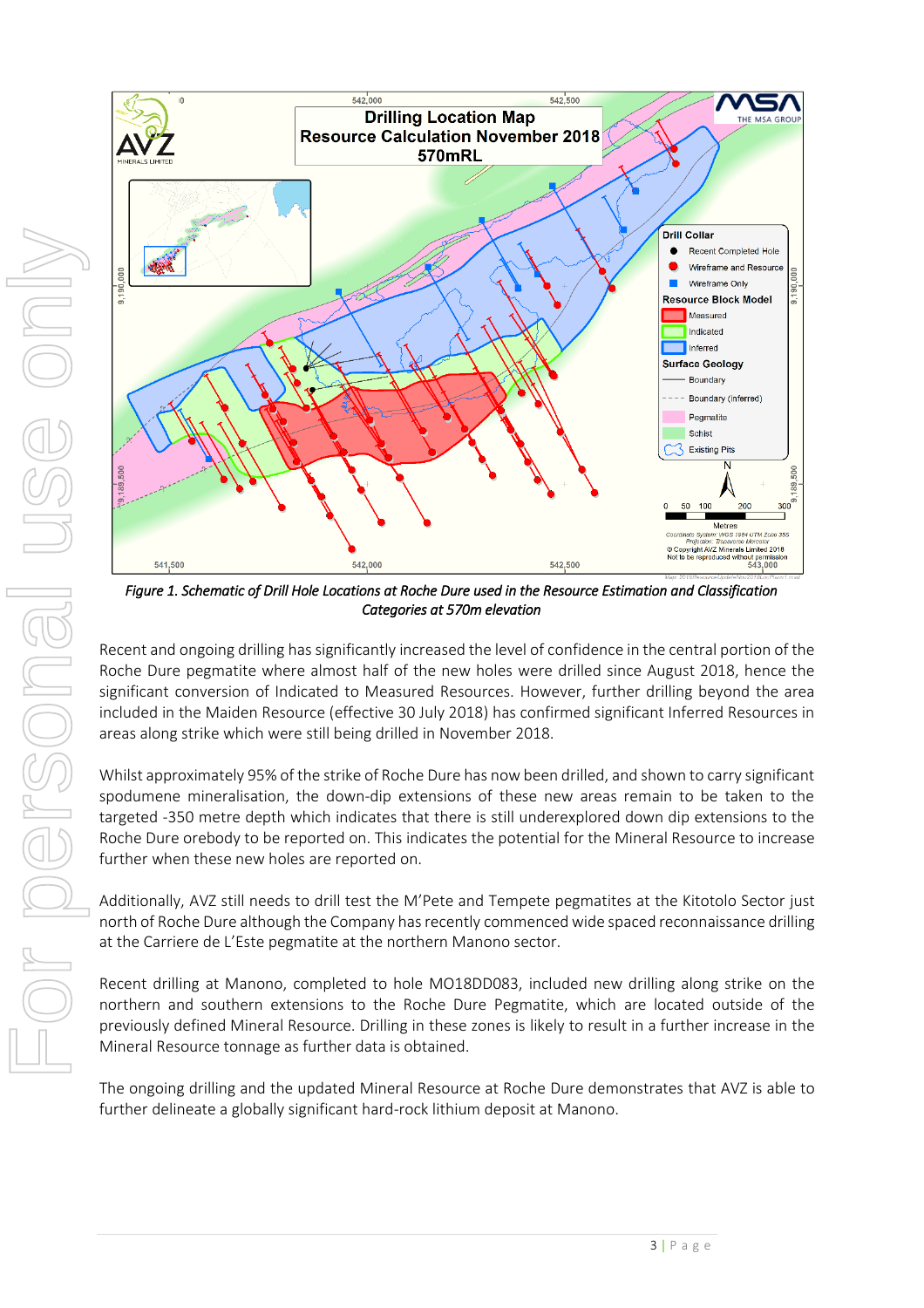#### Update on Drill Hole Assay Results

AVZ continued to operate its onsite sample preparation facility, overseen by independent operators supplied by ALS Laboratories, to reduce the delays experienced in early 2018. The outstanding assay samples are currently either being prepared onsite or being analysed at ALS in Perth. Further drilling from holes MO18DD067 to MO18DD083 are still to be validated and assayed and hence the assays from these holes were not used in this Resource estimate. This data will be incorporated into the next Mineral Resource update that is to be released in the first quarter of 2019.

#### Mineral Resource Estimation according to JORC 2012 Guidelines

The Mineral Resource estimate was carried out by The MSA Group ("MSA"), an independent consultancy, based in Johannesburg, South Africa [\(www.msagroupservices.com\)](http://www.msagroupservices.com/).

The Roche Dure Mineral Resource estimate applies to the drilled and sampled extent of pegmatite i.e. 1,600m of strike length at a dip of approximately 45° to the SE. The Fresh (Main) Pegmatite contains a Mineral Resource of 400.4 Mt at an average Li<sub>2</sub>O grade of 1.66%. The lithium is hosted primarily in spodumene with trace amounts of lithium micas (based on XRD analyses and geological logging). The updated Mineral Resource, in Table 1 above, is reported above a cut-off grade of 0.5% Li<sub>2</sub>O and has been classified into Measured, Indicated or Inferred Resource categories in accordance with the guidelines of the JORC Code (2012).

Diamond drill hole section lines are spaced 100 m apart, with drilling on section lines spaced 40 m and 85 m apart. The drilling was completed using diamond drill rigs, with PQ diameter rods used from surface through the weathered zone, and HQ-sized drill rods used below the intersection of fresh rock. Most holes were angled between 50° and 75° to the northeast and collared from surface into weathered bedrock.

Core is cut longitudinally and half-core samples of a nominal 1 m length are submitted for assay. The halfcore samples that were included in this updated resource estimate have been prepared at the ALS supervised sample preparation facility on site at Manono. At the onsite sample preparation facility, the half-core samples of approximately 4-5 kg were oven dried, crushed to -2 mm with a 500 g sub-sample being split out. This 500g sub-sample was then pulverised to produce a pulp with 85% passing -75um size fraction. A 120 g sub-sample was then split from this; the certified reference material, blanks and duplicates were inserted at appropriate intervals into the sample stream, and then the complete sample batch was couriered to Australia for assay analysis.

Of the 81 drill holes supplied by AVZ, all contain geological logging data of which 68 contain assay data for Li<sub>2</sub>O, Al<sub>2</sub>O<sub>3</sub>, Fe<sub>2</sub>O<sub>3</sub>, K<sub>2</sub>O, MgO, P<sub>2</sub>O<sub>5</sub>, SiO<sub>2</sub>, Nb, Sn, Ta, Th and U. The assay data is supported by a QAQC programme consisting of the insertion of blank, duplicate and certified reference materials, as well as the use of a second umpire laboratory for check analyses.

A geological model of the Roche Dure Pegmatite, along with host rock lithologies, was constructed by MSA in Leapfrog Geo (v 4.4.0). An automatic coding process, based on geological logging, was initially used to identify the primary domains i.e. hanging-wall, pegmatite and footwall (Figure 2), following which manual coding was conducted to refine primary, and identify secondary domains, by making use of geological and assay data. The resulting domains of overburden, hanging-wall, weathered pegmatite, low-grade hangingwall contact pegmatite, fresh pegmatite, low-grade (altered) internal pegmatite, low-grade footwall contact pegmatite and footwall were modelled in Leapfrog Geo (Figure 2) and imported into Datamine RM (v 1.4.126.0) for block model construction and estimation (Figure 3). Grades were estimated into the five pegmatite domains by means of ordinary kriging (depending on the availability of data and semi-variogram stability) or inverse distance weighting.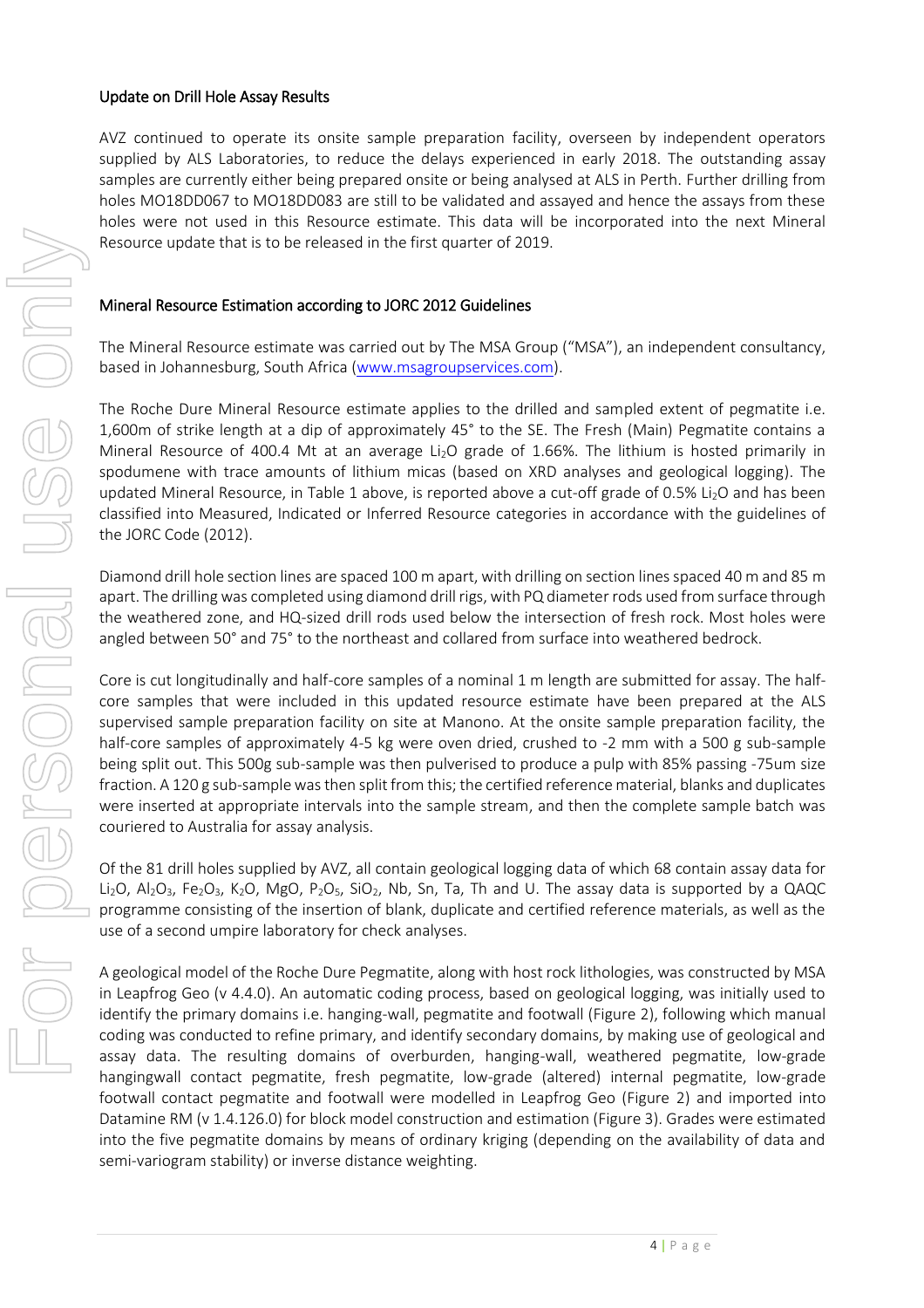

*Figure 2. Leapfrog modelling of the geological domains* 

To date 3,045 specific gravity (SG) determinations have been carried out on Roche Dure drill core. The majority of these were completed on fresh pegmatite material by the Archimedes principal of weighing the remaining half core corresponding to the full assay sample (one metre) in air and then submerged in water. A caliper was used to measure and calculate the volume of drill core that was too weathered to submerge in water. This material was then weighed in air and the density calculated from its volume and mass. An average SG was calculated for each of the modelled domains and assigned in the block model for tonnage calculations.

The Mineral Resource is reported in accordance with the 2012 edition of the Australasian Code for Reporting of Exploration Results, Mineral Resources and Ore Reserves (The JORC Code).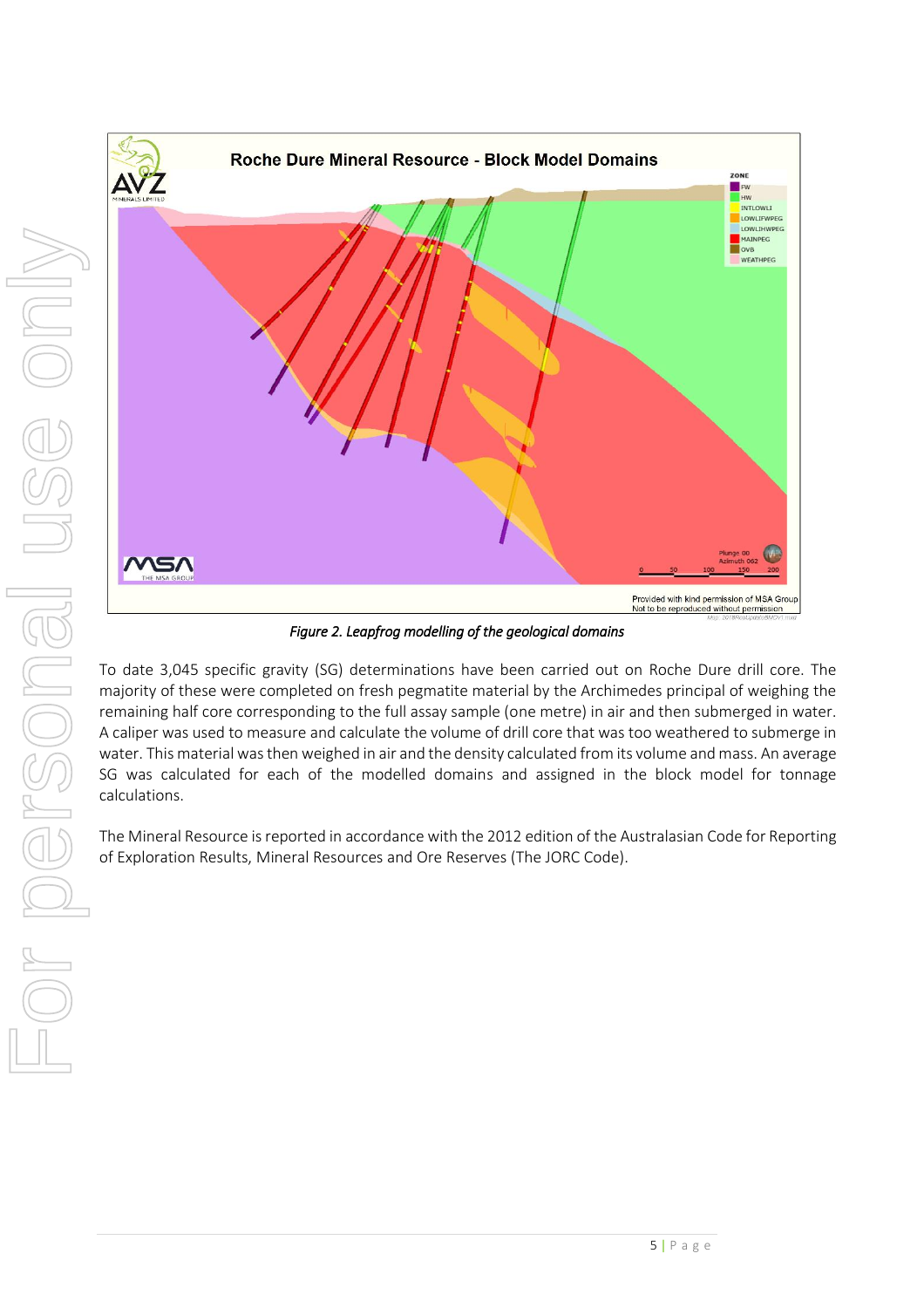

*Figure 3. Sectional view of the classification of the Roche Dure Mineral Resource (Section 7300)* 

The Mineral Resource is classified as Measured where blocks have been estimated within the first search volume (at half the Li<sub>2</sub>O% semi-variogram range), are within the drill-hole spacing of 100 m by 50 m and are not extrapolated more than 25 m downdip of assay data. Indicated Mineral Resources are defined as those blocks estimated within the first or second search volume (corresponds to approximately the  $Li<sub>2</sub>O$ % semi-variogram range), are within the drill-hole spacing of 100 m by 100 m and are not extrapolated more than 75 m away from assay data. Inferred Mineral Resources are generally extrapolated to approximately 125 m of drilling data and are mostly estimated within the second search volume.

The maximum depth of the Mineral Resource is approximately 550 m below surface, beneath which there is insufficient information from which to model the mineralisation and it can be considered open at depth. Lower-grade domains such as the Weathered Pegmatite, Low-grade Hangingwall Contact Pegmatite, Internal Low-grade Pegmatite and Low-grade Footwall Contact Pegmatite have not been reported as part of the Mineral Resources due to the low grade within these identified zones.

#### Deleterious Elements

Deleterious elements namely iron, phosphorous and fluorine are contained within minerals such as apatite, lithium micas and black tourmaline which are accessory minerals within the pegmatite. Trace amounts of iron can also be included in spodumene crystals. In addition to Sn, Ta and Li<sub>2</sub>O, MSA has also estimated the  $P_2O_5$  and Fe<sub>2</sub>O<sub>3</sub> as deleterious elements. Fe<sub>2</sub>O<sub>3</sub> is a potential deleterious element in the production of spodumene concentrates for the glass and ceramics industry. Fluorine, also a deleterious element, was assayed in 85 samples which have an average grade of 998 ppm and a minimum and maximum grade of 630 ppm and 1,420 ppm, respectively.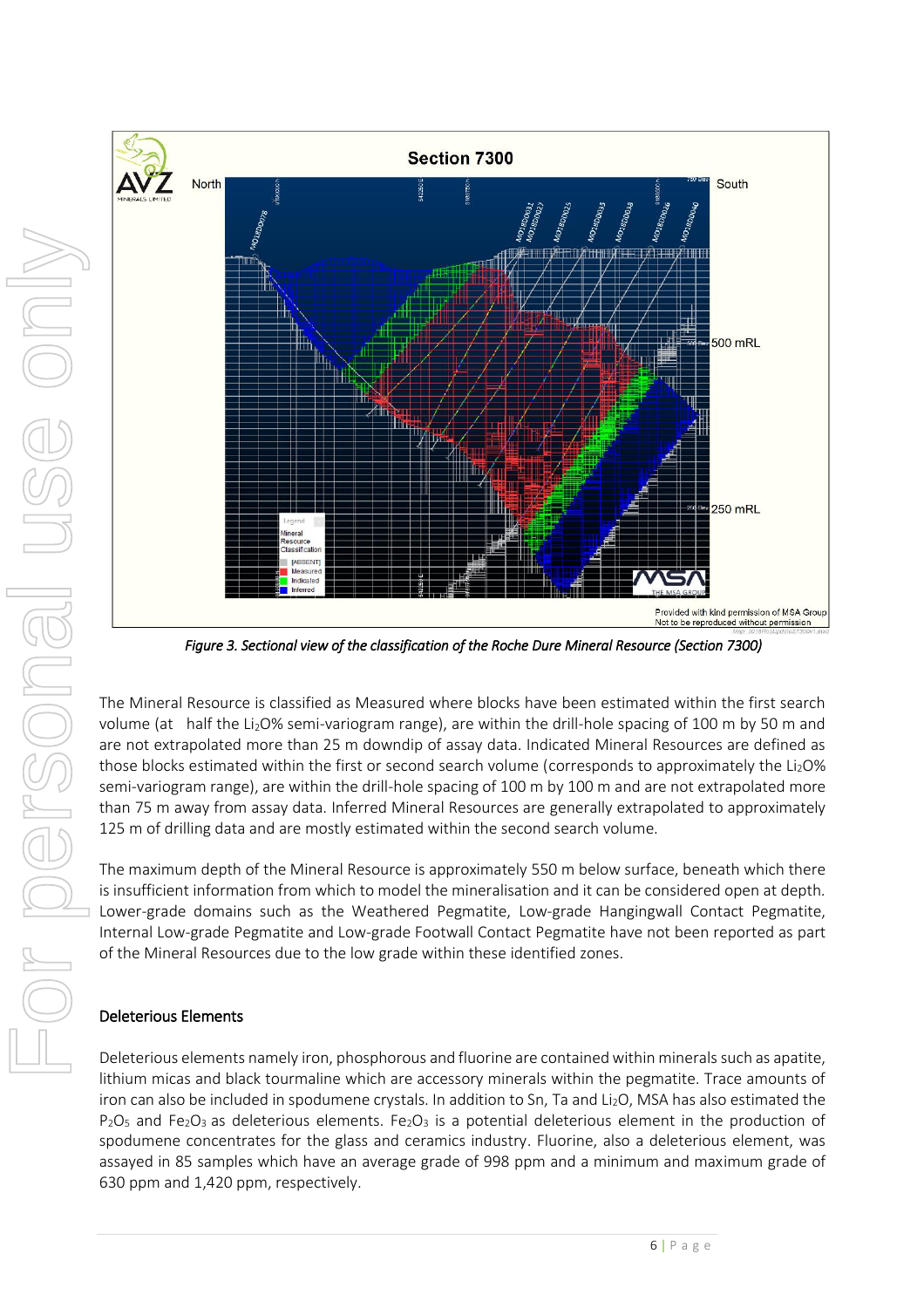On  $21^{st}$  May 2018, AVZ announced that high-quality spodumene concentrate was successfully produced from bulk sample by Nagrom Laboratories in Perth, using simple flotation and magnetic separation. Additional test-work was completed on deleterious elements and all were found to be of low risk. (*Refer ASX Release 21st May 2018 titled Positive Preliminary Metallurgical Test Work Results for Manono Lithium Project*)

AVZ's Managing Director Mr Nigel Ferguson said: "This first update after August's (2018) maiden Mineral Resource represents another major step forward in the Company's plans to fast-track the development of the Manono Lithium Project. This update is the culmination of a highly successful drilling program over a period of 10 months which has clearly demonstrated the world-class scale, grade and potential of the Manono Lithium Project. We are encouraged by the results of the continuing drilling programme, the most recent data from which couldn't be included in this Mineral Resource due to timing constraints. This ongoing work shows us that Manono will continue to grow significantly and will be underpinned by this updated Mineral Resource. Further work being undertaken now is associated with the Feasibility Study with the intention to progress into production as quickly as possible. Key elements of the Feasibility Study are already well underway, and we look forward to providing further information going forward."

"The next phase of planned drilling for 2019 may include possible infill drill holes at Roche Dure, some initial drill holes at Tempete and M'Pete and continued wide spaced drilling at Carriere de l'Este. The main thrust of work moving forward will however focus on the feasibility work and studies to optimize the project's economic viability."

For further information, visit [www.avzminerals.com.au](http://www.avzminerals.com.au/) or contact:

Mr. Leonard Math Company Secretary AVZ Minerals Limited Phone: +61 8 6117 9397 Email[: admin@avzminerals.com.au](mailto:admin@avzminerals.com.au)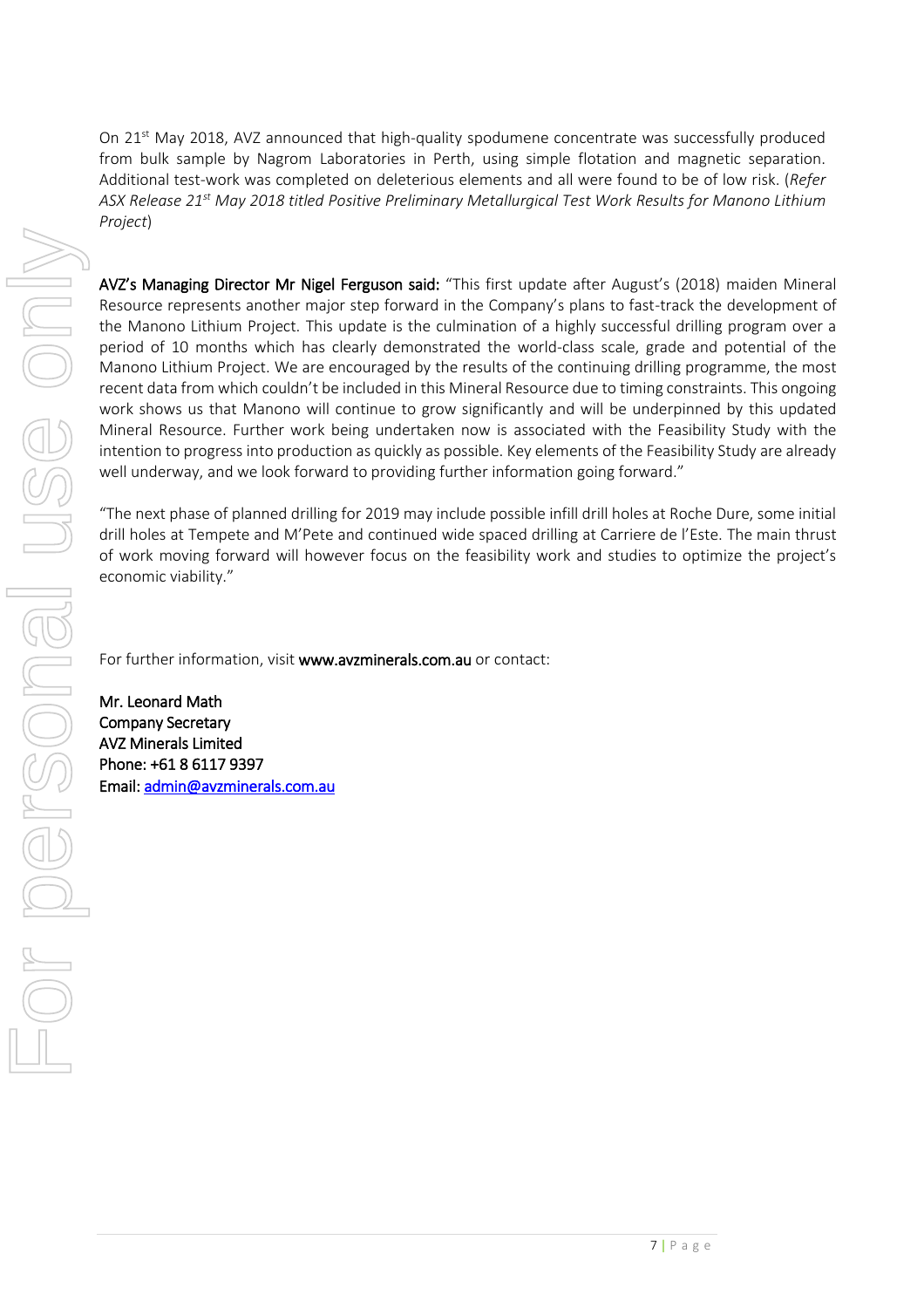#### Competent Persons Statement

The information in this document to which this statement is attached that relates to the estimation and reporting of the Roche Dure Mineral Resource at the Manono Lithium Project, is based upon information compiled by Mrs Ipelo Gasela. The Mineral Resource estimate has been completed by Mrs Ipelo Gasela (BSc Hons, MSc (Eng)) who is a geologist with 13 years' experience in mining geology, Mineral Resource evaluation and reporting. She is a Senior Mineral Resource Consultant for The MSA Group (an independent consulting company), is registered with the South African Council for Natural Scientific Professions (SACNASP 400147/13) and is a Member of the Geological Society of South Africa (GSSA). Mrs Gasela has the appropriate relevant qualifications and experience to be considered a Competent Person for the activity being undertaken as defined in the 2012 edition of the JORC Code. Mrs Gasela consents to the inclusion in the report of matters based on this information in the form and context in which it appears.

The information in the document that relates to the geology of the Roche Dure pegmatite is based upon information compiled by Mr Michael Cronwright, who is a fellow of The Geological Society of South Africa (GSSA) and is a registered professional with the South African Council for Natural Scientific Professions (SACNSAP). Mr Cronwright is a Principal Consultant with The MSA Group (Pty) Ltd (an independent consulting company). Mr Cronwright has sufficient experience relevant to the style of mineralisation and type of deposit under consideration and to the activity he is undertaking to qualify as a Competent Person as defined in the 2012 edition of the JORC Code.

On behalf of:

**THE MSA GROUP**

Michael Cronwright Pr. Sci. Nat. **Principal Consultant – The MSA Group**

Ipelo Gasela Pr. Sci. Nat. **Senior Mineral Resource Consultant – The MSA Group**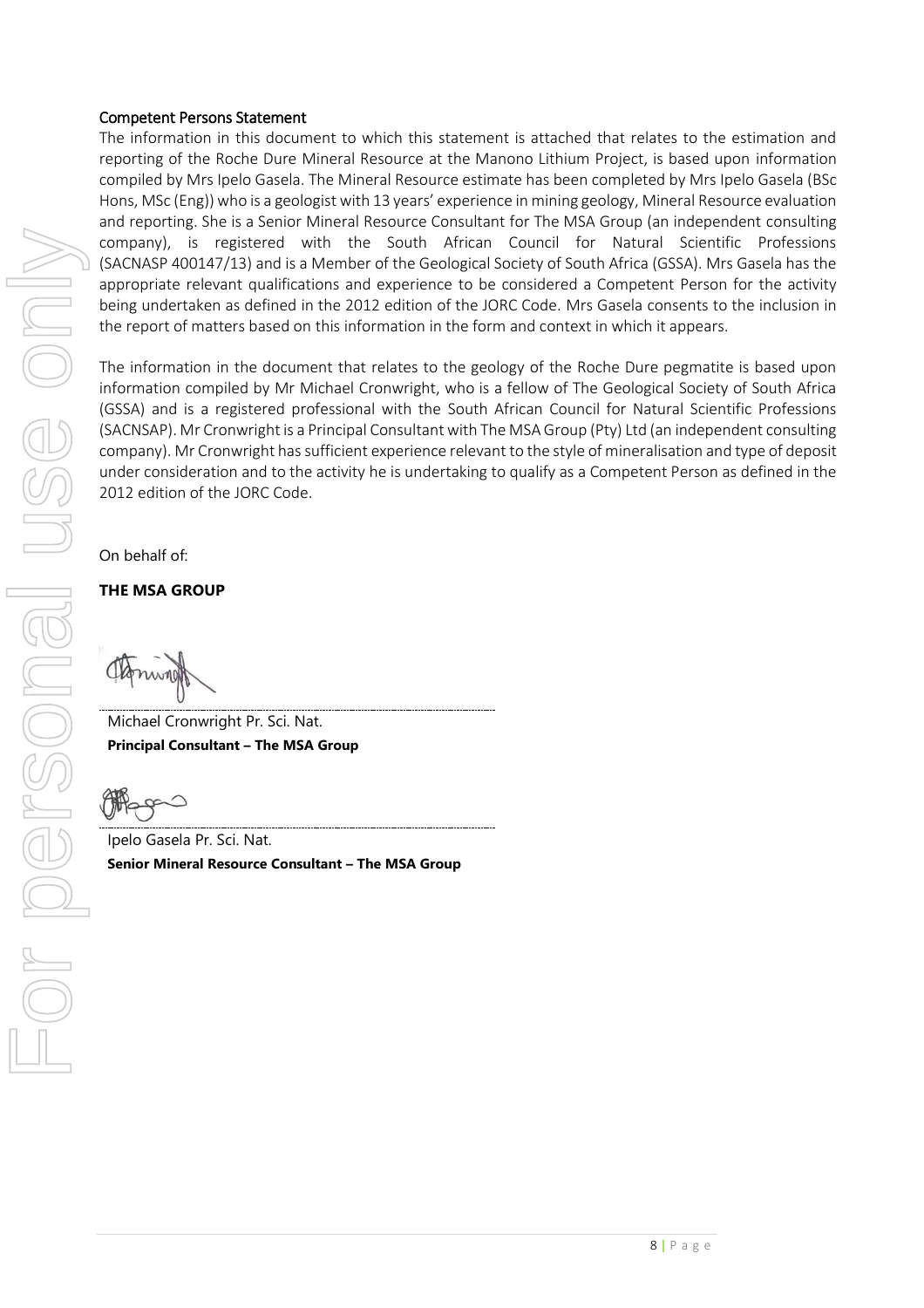## **JORC TABLE 1**

| <b>Section 1 Sampling Techniques and Data</b><br>(Criteria in this section apply to all succeeding sections.) |                                                                                                                                                                                                                                                                                                                                                                                                                                                                                                                                                                                                                                                                                                                                                                                                                                                                                                                                                                                                                                                                                                             |                                                                                                                                                                                                                                                                                                                                                                                                                                                                                                                                                                                                                                                                                                                                                                                                                                                                                                                                                                                                                                                                                                                                                                          |
|---------------------------------------------------------------------------------------------------------------|-------------------------------------------------------------------------------------------------------------------------------------------------------------------------------------------------------------------------------------------------------------------------------------------------------------------------------------------------------------------------------------------------------------------------------------------------------------------------------------------------------------------------------------------------------------------------------------------------------------------------------------------------------------------------------------------------------------------------------------------------------------------------------------------------------------------------------------------------------------------------------------------------------------------------------------------------------------------------------------------------------------------------------------------------------------------------------------------------------------|--------------------------------------------------------------------------------------------------------------------------------------------------------------------------------------------------------------------------------------------------------------------------------------------------------------------------------------------------------------------------------------------------------------------------------------------------------------------------------------------------------------------------------------------------------------------------------------------------------------------------------------------------------------------------------------------------------------------------------------------------------------------------------------------------------------------------------------------------------------------------------------------------------------------------------------------------------------------------------------------------------------------------------------------------------------------------------------------------------------------------------------------------------------------------|
| <b>Criteria</b>                                                                                               | <b>JORC Code explanation</b>                                                                                                                                                                                                                                                                                                                                                                                                                                                                                                                                                                                                                                                                                                                                                                                                                                                                                                                                                                                                                                                                                | <b>Commentary</b>                                                                                                                                                                                                                                                                                                                                                                                                                                                                                                                                                                                                                                                                                                                                                                                                                                                                                                                                                                                                                                                                                                                                                        |
| Sampling<br>techniques                                                                                        | Nature and quality of sampling (e.g. cut channels, random chips, or specific<br>specialised industry standard measurement tools appropriate to the minerals<br>under investigation, such as down hole gamma sondes, or handheld XRF<br>instruments, etc). These examples should not be taken as limiting the broad<br>meaning of sampling.<br>Include reference to measures taken to ensure sample representivity and the<br>$\bullet$<br>appropriate calibration of any measurement tools or systems used.<br>Aspects of the determination of mineralisation that are Material to the Public<br>Report.<br>In cases where 'industry standard' work has been done this would be relatively<br>simple (e.g. 'reverse circulation drilling was used to obtain 1 m samples from<br>which 3 kg was pulverised to produce a 30 g charge for fire assay'). In other<br>cases more explanation may be required, such as where there is coarse gold<br>that has inherent sampling problems. Unusual commodities or mineralisation<br>types (e.g. submarine nodules) may warrant disclosure of detailed information. | Diamond drilling, producing drillhole core has been utilised to sample the<br>pegmatite below ground surface. This method is recognised as providing the<br>highest quality information and samples of the unexposed geology.<br>Supplementing the drilling data, surface samples were collected from<br>outcrops by utilising channel sampling from trenches and point-source<br>sampling of scattered outcrops. Due to the known limitations of data derived<br>from these types of samples, the data has not been incorporated in defining<br>the Mineral Resource.<br>Drilling and sampling practices followed normal industry standards. The<br>pegmatite has been sampled from the hanging wall contact continuously<br>through to the footwall contact. In addition, the host-rocks extending from<br>the contacts have also been sampled.<br>Diamond drilling has been used to obtain core samples which have then<br>been cut longitudinally in half. Intervals submitted for assay have been<br>determined according to geological boundaries. Samples were taken at 1 m<br>intervals.<br>The submitted half-core samples typically have a mass of $3 - 4$ kg. |
| Drilling<br>techniques                                                                                        | Drill type (e.g. core, reverse circulation, open-hole hammer, rotary air blast,<br>auger, Bangka, sonic, etc) and details (e.g. core diameter, triple or standard<br>tube, depth of diamond tails, face-sampling bit or other type, whether core is<br>oriented and if so, by what method, etc).                                                                                                                                                                                                                                                                                                                                                                                                                                                                                                                                                                                                                                                                                                                                                                                                            | The drilling was completed using diamond drilling rigs with PQ used from<br>surface to sample through to fresh-rock and HQ sized drill rods used after<br>the top-of-fresh-rock had been intersected. Most holes are angled between<br>50° and 75°. All collars were surveyed after completion. All holes were<br>downhole surveyed using a digital multi-shot camera at about 30 m<br>intervals. Apart from drillholes MO17DD001, MO17DD002, MO18DD001 and<br>MO18DD008, all cores were oriented.                                                                                                                                                                                                                                                                                                                                                                                                                                                                                                                                                                                                                                                                       |
| Drill sample<br>recovery                                                                                      | Method of recording and assessing core and chip sample recoveries and results<br>$\bullet$<br>assessed.<br>Measures taken to maximise sample recovery and ensure representative nature<br>of the samples.<br>Whether a relationship exists between sample recovery and grade and whether<br>sample bias may have occurred due to preferential loss/gain of fine/coarse<br>material.                                                                                                                                                                                                                                                                                                                                                                                                                                                                                                                                                                                                                                                                                                                         | Drill core recovery attained >97% in the pegmatite.<br>Based upon the high recovery, AVZ did not have to implement additional<br>measures to improve sample recovery and the drill core is considered<br>representative and fit for sampling.<br>• For the vast majority of drilling completed, core recovery was near 100% and<br>there is no sample bias due to preferential loss or gain of fine or coarse<br>material.                                                                                                                                                                                                                                                                                                                                                                                                                                                                                                                                                                                                                                                                                                                                               |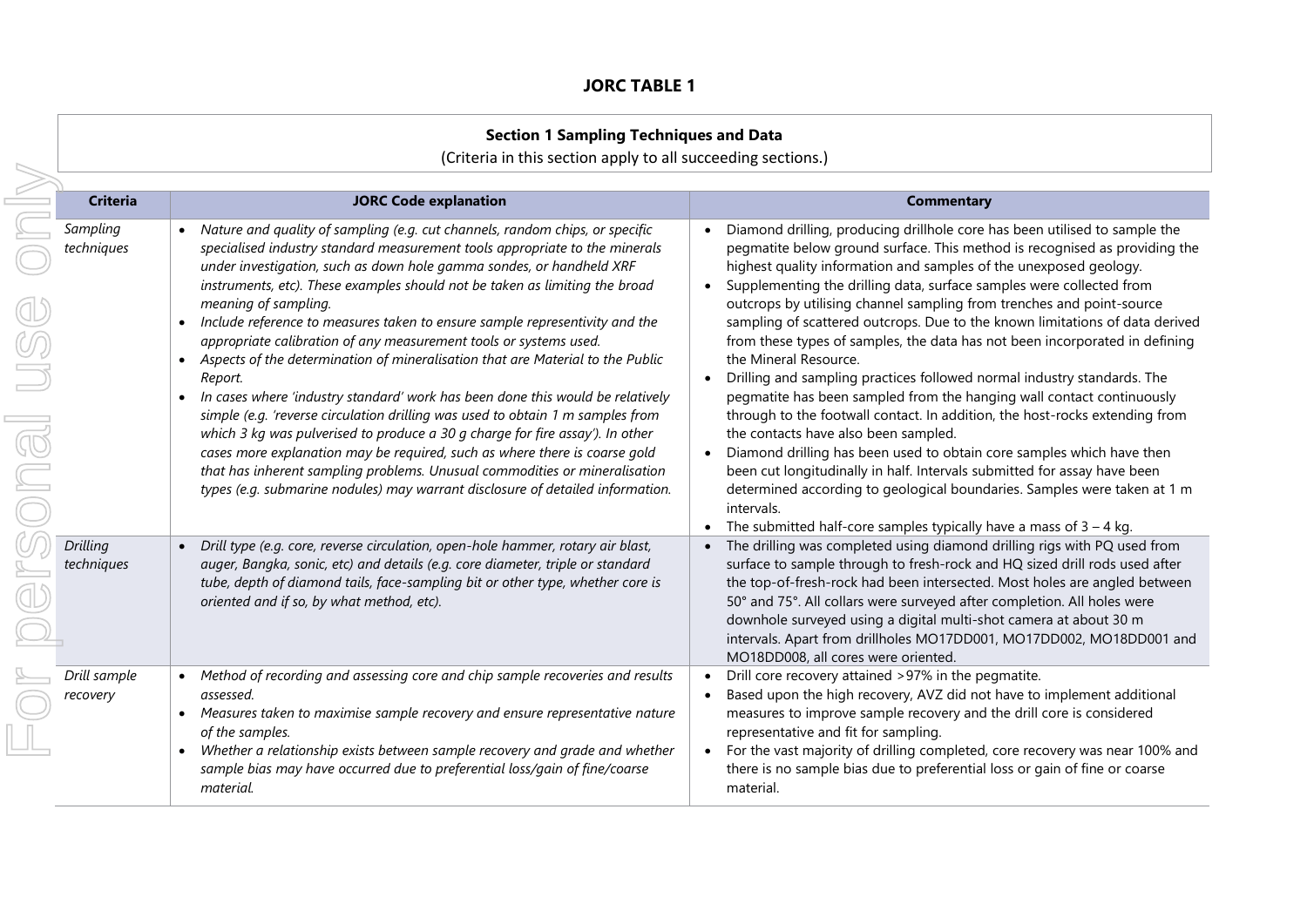|        | <b>Criteria</b>                                         | <b>JORC Code explanation</b>                                                                                                                                                                                                                                                                                                                                                                                                                                                                                                                                                                                                                                                                                     | <b>Commentary</b>                                                                                                                                                                                                                                                                                                                                                                                                                                                                                                                                                                                                                                                                                                                                                                                                                                                                                                                                                                                                                                                                                                                                                                                                                                                                                                                                                                                                                                                                                                                                                                                                                                                                                                                                                                                                                                                                           |
|--------|---------------------------------------------------------|------------------------------------------------------------------------------------------------------------------------------------------------------------------------------------------------------------------------------------------------------------------------------------------------------------------------------------------------------------------------------------------------------------------------------------------------------------------------------------------------------------------------------------------------------------------------------------------------------------------------------------------------------------------------------------------------------------------|---------------------------------------------------------------------------------------------------------------------------------------------------------------------------------------------------------------------------------------------------------------------------------------------------------------------------------------------------------------------------------------------------------------------------------------------------------------------------------------------------------------------------------------------------------------------------------------------------------------------------------------------------------------------------------------------------------------------------------------------------------------------------------------------------------------------------------------------------------------------------------------------------------------------------------------------------------------------------------------------------------------------------------------------------------------------------------------------------------------------------------------------------------------------------------------------------------------------------------------------------------------------------------------------------------------------------------------------------------------------------------------------------------------------------------------------------------------------------------------------------------------------------------------------------------------------------------------------------------------------------------------------------------------------------------------------------------------------------------------------------------------------------------------------------------------------------------------------------------------------------------------------|
| MIUS   | Logging                                                 | Whether core and chip samples have been geologically and geotechnically<br>logged to a level of detail to support appropriate Mineral Resource estimation,<br>mining studies and metallurgical studies.<br>Whether logging is qualitative or quantitative in nature. Core (or costean,<br>channel, etc) photography.<br>• The total length and percentage of the relevant intersections logged.                                                                                                                                                                                                                                                                                                                  | Drillhole cores were logged by qualified geologists using a data-logger and<br>the logs were then uploaded into Geobank which is a part of the Micromine<br>software system. The cores were logged for geology and geotechnical<br>properties (RQD & planar orientations). A complete copy of the data is held<br>by an independent consultant. The parameters recorded in the logging are<br>adequate to support appropriate Mineral Resource estimation.<br>All cores were logged, and logging was by qualitative (lithology) and<br>quantitative (RQD and structural features) methods. All cores were also<br>photographed both in dry and wet states, with the photographs stored in<br>the database.<br>The entirety of all drillholes were logged for geological, mineralogical and<br>geotechnical data.                                                                                                                                                                                                                                                                                                                                                                                                                                                                                                                                                                                                                                                                                                                                                                                                                                                                                                                                                                                                                                                                            |
| person | Sub-sampling<br>techniques and<br>sample<br>preparation | • If core, whether cut or sawn and whether quarter, half or all core taken.<br>• If non-core, whether riffled, tube sampled, rotary split, etc and whether sampled<br>wet or dry.<br>• For all sample types, the nature, quality and appropriateness of the sample<br>preparation technique.<br>Quality control procedures adopted for all sub-sampling stages to maximise<br>$\bullet$<br>representivity of samples.<br>Measures taken to ensure that the sampling is representative of the in situ<br>$\bullet$<br>material collected, including for instance results for field duplicate/second-half<br>sampling.<br>Whether sample sizes are appropriate to the grain size of the material being<br>sampled. | Cores were cut longitudinally in half and sampled at a nominal 1 m length.<br>All the exploration drilling was carried out using diamond core drilling.<br>The sample preparation for drillhole core samples incorporates standard<br>industry practice. The half-core samples have been prepared at ALS<br>Lubumbashi and the ALS sample preparation facility on site at Manono, with<br>holes from MO18DD021 onwards being prepared at Manono.<br>At AVZ's onsite sample preparation facility the half-core samples of<br>approximately 4-5 kg are oven dried, crushed to -2 mm with a 500 g sub-<br>ample being split out. This 500 g sub-sample is then pulverised to produce a<br>pulp with 85% passing -75um size fraction. A 120 g subsample is then split<br>from this, the certified reference material, blank and duplicate samples are<br>inserted at appropriate intervals and then the complete sample batch is<br>couriered to Australia for assay analysis.<br>Standard sub-sampling procedures are utilised by ALS Lubumbashi and ALS<br>Manono at all stages of sample preparation such that each sub-sample split<br>is representative of the whole it was derived from.<br>Duplicate sampling was undertaken for the drilling programme. After half-<br>core samples were crushed at the ALS Lubumbashi and ALS Manono<br>preparatory facility, an AVZ geologist took a split of the crushed sample<br>which is utilised as a field duplicate. The geologist placed the split into a pre-<br>numbered bag which was then inserted into the sample stream. It was then<br>processed further, along with all the other samples. The drilling produced PQ<br>and HQ drill core, providing a representative sample of the pegmatite which<br>is coarse-grained. Sampling was mostly at 1 m intervals, and the submitted<br>half-core samples typically had a mass of 3-4 kg. |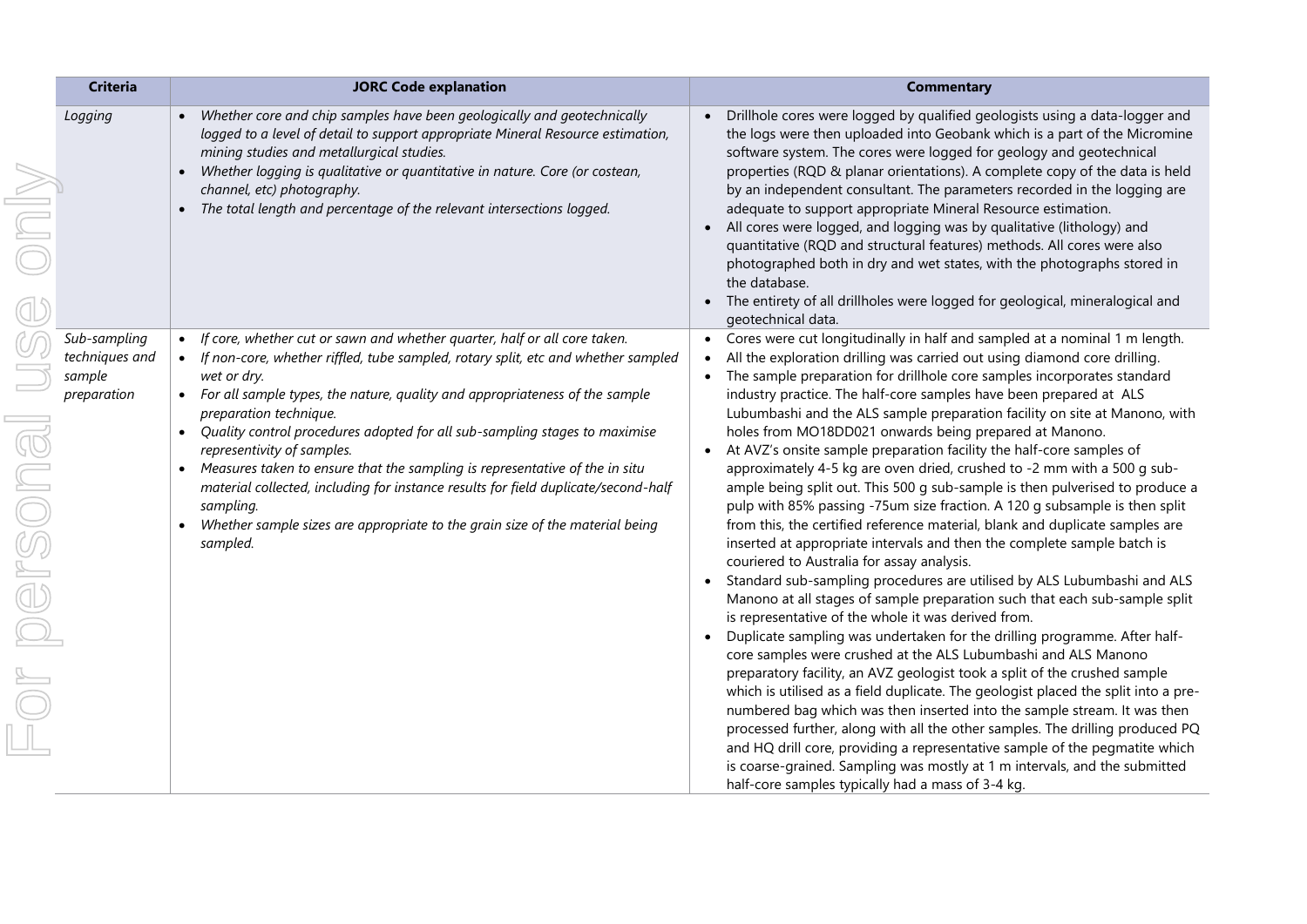| <b>Criteria</b><br><b>JORC Code explanation</b>                                                                                                                                                                                                                                                                                                                                                                                                                                                                                                                                                                                                                                 | <b>Commentary</b>                                                                                                                                                                                                                                                                                                                                                                                                                                                                                                                                                                                                                                                                                                                                                                                                                                                                                                                                                                                                                                                                                                                                                                                                                                                                                                                                                                                                                                                                                                                                                                                                                                                                                                                                                                                                                                                                                                                                                                                                                                                                                                                                                                                                                                                                                                                                                                                                                                                                                                                                                                                                                                                                                                             |
|---------------------------------------------------------------------------------------------------------------------------------------------------------------------------------------------------------------------------------------------------------------------------------------------------------------------------------------------------------------------------------------------------------------------------------------------------------------------------------------------------------------------------------------------------------------------------------------------------------------------------------------------------------------------------------|-------------------------------------------------------------------------------------------------------------------------------------------------------------------------------------------------------------------------------------------------------------------------------------------------------------------------------------------------------------------------------------------------------------------------------------------------------------------------------------------------------------------------------------------------------------------------------------------------------------------------------------------------------------------------------------------------------------------------------------------------------------------------------------------------------------------------------------------------------------------------------------------------------------------------------------------------------------------------------------------------------------------------------------------------------------------------------------------------------------------------------------------------------------------------------------------------------------------------------------------------------------------------------------------------------------------------------------------------------------------------------------------------------------------------------------------------------------------------------------------------------------------------------------------------------------------------------------------------------------------------------------------------------------------------------------------------------------------------------------------------------------------------------------------------------------------------------------------------------------------------------------------------------------------------------------------------------------------------------------------------------------------------------------------------------------------------------------------------------------------------------------------------------------------------------------------------------------------------------------------------------------------------------------------------------------------------------------------------------------------------------------------------------------------------------------------------------------------------------------------------------------------------------------------------------------------------------------------------------------------------------------------------------------------------------------------------------------------------------|
| Quality of assay<br>• The nature, quality and appropriateness of the assaying and laboratory<br>procedures used and whether the technique is considered partial or total.<br>data and<br>• For geophysical tools, spectrometers, handheld XRF instruments, etc, the<br>laboratory tests<br>parameters used in determining the analysis including instrument make and<br>model, reading times, calibrations factors applied and their derivation, etc.<br>Nature of quality control procedures adopted (e.g. standards, blanks, duplicates,<br>external laboratory checks) and whether acceptable levels of accuracy (i.e. lack<br>of bias) and precision have been established. | Diamond drillhole (core) samples were submitted to ALS Lubumbashi and<br>ALS Manono (DRC) where they were crushed and pulverised to produce<br>pulps. These pulps were couriered to Australia and analysed by ALS<br>Laboratories in Perth, Western Australia using a sodium peroxide fusion of a<br>5g charge followed by digestion of the prill using dilute hydrochloric acid<br>thence determination by AES or MS, i.e. methods ME-ICP89 and ME-MS91.<br>Samples from the drilling completed in 2017 i.e. MO17DD001 and<br>MO17DD002, were assayed for a suite of 24 elements that included Li, Sn, Ta<br>& Nb. Samples from the drilling completed in 2018 were assayed for a suite<br>of 12 elements; Li, Sn, Ta, Nb, Al, Si, K, Fe, Mg, P, Th and U, with Li reported<br>as Li <sub>2</sub> O, Al as Al <sub>2</sub> O <sub>3</sub> , Si as SiO <sub>2</sub> , K as K <sub>2</sub> O, Mg as MgO, Fe as Fe <sub>2</sub> O <sub>3</sub> and P as<br>$P2O5$ .<br>Peroxide fusion results in the complete digestion of the sample into a<br>$\bullet$<br>molten flux. As fusion digestions are more aggressive than acid digestion<br>methods, they are suitable for many refractory, difficult-to-dissolve minerals<br>such as chromite, ilmenite, spinel, cassiterite and minerals of the tantalum-<br>tungsten solid solution series. They also provide a more-complete digestion<br>of some silicate mineral species and are considered to provide the most<br>reliable determinations of lithium mineralisation.<br>Sodium peroxide fusion is a total digest and considered the preferred<br>method of assaying pegmatite samples.<br>Geophysical instruments were not used in assessing the mineralisation.<br>For the drilling, AVZ incorporated standard QAQC procedures to monitor the<br>$\bullet$<br>precision, accuracy and general reliability of all assay results from assays of<br>drilling samples. As part of AVZ's sampling protocol, CRMs (standards),<br>blanks and duplicates were inserted into the sampling stream. In addition,<br>the laboratory (ALS Perth) incorporated its own internal QAQC procedures to<br>monitor its assay results prior to release of results to AVZ. The Competent<br>Person is satisfied that the results of the QAQC are acceptable and that the<br>assay data from ALS is suitable for Mineral Resource estimation.<br>AVZ utilised Nagrom in Perth as a secondary umpire laboratory for external<br>$\bullet$<br>laboratory checks to compare results received from ALS Perth. The<br>Competent Person is satisfied that the results from the umpire laboratory are<br>acceptable and that the assay data from ALS is suitable for Mineral Resource<br>estimation. |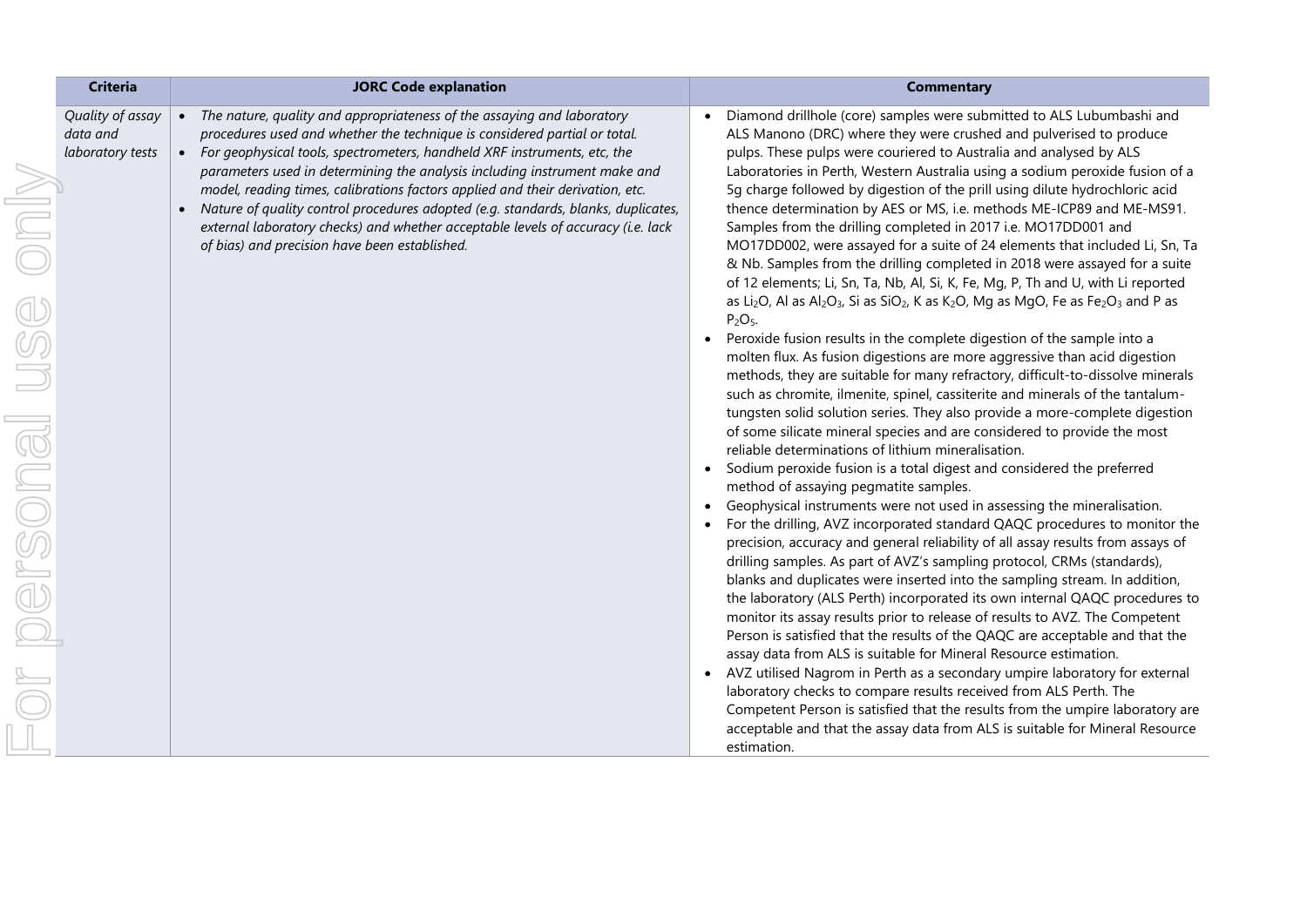|                            | <b>Criteria</b>                             | <b>JORC Code explanation</b>                                                                                                                                                                                                                                                                                                                                       | <b>Commentary</b>                                                                                                                                                                                                                                                                                                                                                                                                                                                                                                                                                                                                                                                                                                                                                                                                                                                                                                                                                                                                                                                                                                   |
|----------------------------|---------------------------------------------|--------------------------------------------------------------------------------------------------------------------------------------------------------------------------------------------------------------------------------------------------------------------------------------------------------------------------------------------------------------------|---------------------------------------------------------------------------------------------------------------------------------------------------------------------------------------------------------------------------------------------------------------------------------------------------------------------------------------------------------------------------------------------------------------------------------------------------------------------------------------------------------------------------------------------------------------------------------------------------------------------------------------------------------------------------------------------------------------------------------------------------------------------------------------------------------------------------------------------------------------------------------------------------------------------------------------------------------------------------------------------------------------------------------------------------------------------------------------------------------------------|
|                            | Verification of<br>sampling and<br>assaying | • The verification of significant intersections by either independent or alternative<br>company personnel.<br>The use of twinned holes.<br>$\bullet$<br>Documentation of primary data, data entry procedures, data verification, data<br>$\bullet$<br>storage (physical and electronic) protocols.<br>Discuss any adjustment to assay data.                        | MSA observed the mineralisation in the majority of cores on site, although<br>$\bullet$<br>no check assaying was completed by MSA.<br>MSA observed and photographed several collar positions in the field, along<br>$\bullet$<br>with rigs that were drilling at the time of the site visit.<br>Twinned holes for the verification of historical drilling, were not required.<br>Short vertical historical holes were drilled within the pit but are neither<br>accessible nor included within the database used to define the Mineral<br>Resource.<br>Drilling data is stored on site as both hard and soft copy. Drilling data is<br>validated onsite before being sent to data management consultants in Perth<br>where the data is further validated. When results are received they are<br>loaded to the central database in Perth and shared with various stakeholders<br>via the cloud. QC results are reviewed by both independent consultants and<br>AVZ personnel at Manono. Hard copies of assay certificates are stored in<br>AVZ's Perth offices.<br>AVZ has not adjusted any assay data.<br>$\bullet$ |
| $\bigoplus \mathbb{F}$ sol | Location of data<br>points                  | • Accuracy and quality of surveys used to locate drill holes (collar and down-hole<br>surveys), trenches, mine workings and other locations used in Mineral Resource<br>estimation.<br>Specification of the grid system used.<br>Quality and adequacy of topographic control.                                                                                      | The drillhole collars have been located by a registered surveyor using a Hi-<br>Target V30 Trimble differential GPS with an accuracy of +/- 0.02 m.<br>All holes were downhole surveyed using a digital multi-shot camera at<br>approximately 30 m intervals.<br>MSA produced a topographic surface which was based on 2 m contours<br>supplied by iSpatial in Australia. The contours were generated from a digital<br>terrain model which used ellipsoid values only (no geoid correction was<br>applied).<br>For the purposes of geological modelling and estimation, the drillhole collars<br>were projected onto this topographic surface. In most cases adjustments<br>were within 1 m (in elevation).<br>Coordinates are relative to WGS 84 UTM Zone 35M.                                                                                                                                                                                                                                                                                                                                                    |
|                            | Data spacing<br>and distribution            | Data spacing for reporting of Exploration Results.<br>Whether the data spacing and distribution is sufficient to establish the degree of<br>$\bullet$<br>geological and grade continuity appropriate for the Mineral Resource and Ore<br>Reserve estimation procedure(s) and classifications applied.<br>Whether sample compositing has been applied.<br>$\bullet$ | Drillhole spacing was completed on sections 100 m apart, and collars were<br>$\bullet$<br>50 to 100 m apart on section where possible. In situations of difficult terrain,<br>multiple holes were drilled from a single drill pad using differing angles for<br>each drillhole.<br>In the Competent Person's opinion, the spacing is sufficient to establish<br>$\bullet$<br>geological and grade continuity consistent with Measured, Indicated and<br>Inferred Mineral Resources.<br>Samples were composited to 3 m intervals (smallest modelling unit) for<br>geological modelling and grade estimation.                                                                                                                                                                                                                                                                                                                                                                                                                                                                                                         |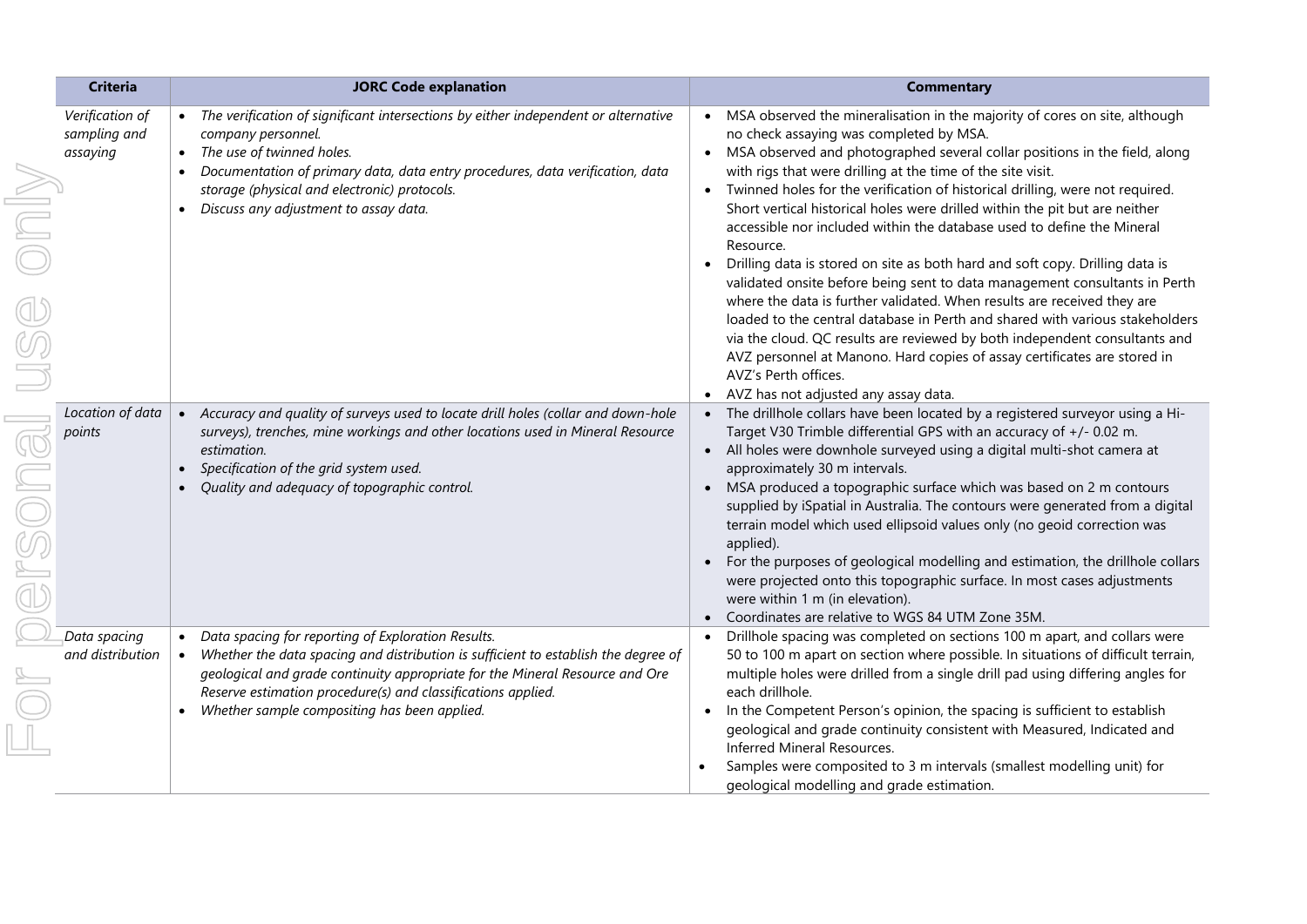| <b>Criteria</b>                                                  | <b>JORC Code explanation</b>                                                                                                                                                                                                                                                                                                                                                        | <b>Commentary</b>                                                                                                                                                                                                                                                                                                                                                                                                                                                                                                                                                      |
|------------------------------------------------------------------|-------------------------------------------------------------------------------------------------------------------------------------------------------------------------------------------------------------------------------------------------------------------------------------------------------------------------------------------------------------------------------------|------------------------------------------------------------------------------------------------------------------------------------------------------------------------------------------------------------------------------------------------------------------------------------------------------------------------------------------------------------------------------------------------------------------------------------------------------------------------------------------------------------------------------------------------------------------------|
| Orientation of<br>data in relation<br>to geological<br>structure | Whether the orientation of sampling achieves unbiased sampling of possible<br>structures and the extent to which this is known, considering the deposit type.<br>• If the relationship between the drilling orientation and the orientation of key<br>mineralised structures is considered to have introduced a sampling bias, this<br>should be assessed and reported if material. | The drillhole orientation was designed to intersect the Roche Dure<br>Pegmatite at, or nearly at, 90° to the plane of the pegmatite.<br>No material sampling bias exists due to drilling direction.                                                                                                                                                                                                                                                                                                                                                                    |
| Sample security                                                  | The measures taken to ensure sample security.                                                                                                                                                                                                                                                                                                                                       | When utilizing ALS Lubumbashi, chain of custody is maintained by AVZ<br>personnel on-site to Lubumbashi. Samples are stored on-site until they are<br>delivered by AVZ personnel in sealed bags to the laboratory at ALS in<br>Lubumbashi. The ALS laboratory checked received samples against the<br>sample dispatch form and issues a reconciliation report.<br>At Lubumbashi, the prepared samples (pulps) are sealed in a box and<br>delivered by DHL to ALS Perth.<br>ALS issue a reconciliation of each sample batch, actual received vs<br>documented dispatch. |
|                                                                  |                                                                                                                                                                                                                                                                                                                                                                                     | The ALS Manono site preparation facility is managed indepedently by ALS<br>who supervise the sample preparation. Prepared samples are sealed in boxes<br>and transported by air to ALS Lubumbashi and are accompanied by an AVZ<br>employee, where export documentation and formalities are concluded. DHL<br>couriers the samples to ALS in Perth.                                                                                                                                                                                                                    |
| Audits or<br>reviews                                             | The results of any audits or reviews of sampling techniques and data.<br>$\bullet$                                                                                                                                                                                                                                                                                                  | The sampling techniques were reviewed by the Competent Person during<br>the site visit.<br>The Competent Person considers that the exploration work conducted by<br>AVZ was carried out using appropriate techniques for the style of<br>mineralisation at Roche Dure, and that the resulting database is suitable for<br>Mineral Resource estimation.                                                                                                                                                                                                                 |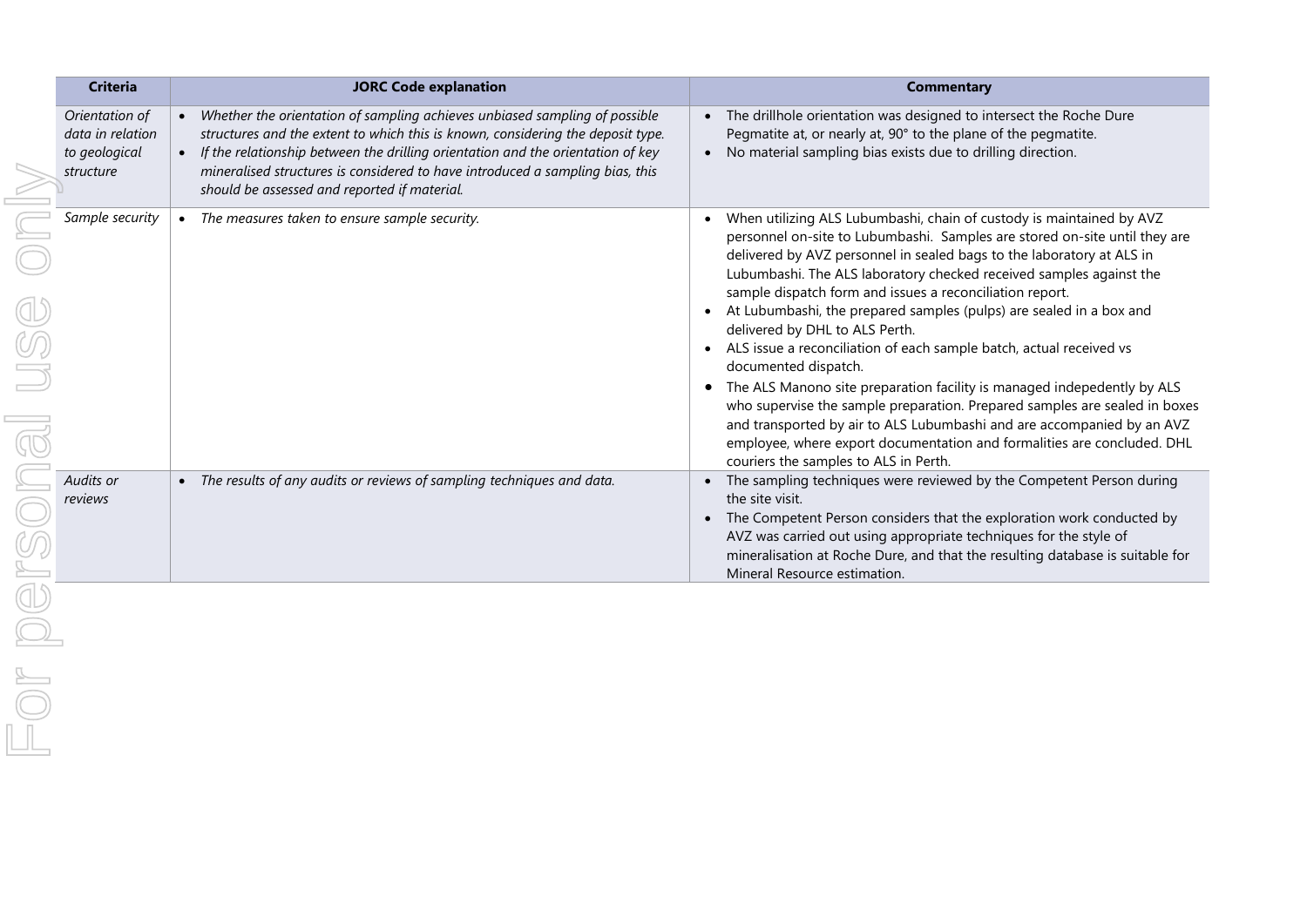## **Section 2 Reporting of Exploration Results**

(Criteria listed in the previous section also apply to this section.)

| <b>Criteria</b>                                  | <b>JORC Code explanation</b>                                                                                                                                                                                                                                                                                                                                                                                                                      | <b>Commentary</b>                                                                                                                                                                                                                                                                                                                                                                                                                                                                                                                                                                                                                                                                                                                                                                                                                                                                                                                                                                                                                                                                                                                                                                                                                                                                                       |
|--------------------------------------------------|---------------------------------------------------------------------------------------------------------------------------------------------------------------------------------------------------------------------------------------------------------------------------------------------------------------------------------------------------------------------------------------------------------------------------------------------------|---------------------------------------------------------------------------------------------------------------------------------------------------------------------------------------------------------------------------------------------------------------------------------------------------------------------------------------------------------------------------------------------------------------------------------------------------------------------------------------------------------------------------------------------------------------------------------------------------------------------------------------------------------------------------------------------------------------------------------------------------------------------------------------------------------------------------------------------------------------------------------------------------------------------------------------------------------------------------------------------------------------------------------------------------------------------------------------------------------------------------------------------------------------------------------------------------------------------------------------------------------------------------------------------------------|
| Mineral<br>tenement and<br>land tenure<br>status | Type, reference name/number, location and ownership including agreements or<br>material issues with third parties such as joint ventures, partnerships, overriding<br>royalties, native title interests, historical sites, wilderness or national park and<br>environmental settings.<br>The security of the tenure held at the time of reporting along with any known<br>$\bullet$<br>impediments to obtaining a licence to operate in the area. | The Manono licence was awarded as Research Permit PR13359, issued on<br>the 28 <sup>th</sup> December 2016 to La Congolaise d'Exploitation Miniere SA<br>(Cominiere). It is valid for 5 years. On the 2 <sup>nd</sup> February 2017, AVZ formed a<br>joint-venture (JV) with Cominiere and Dathomir Mining Resources SARL<br>(Dathomir) to become the majority partner in a JV aiming to explore and<br>develop the pegmatites contained within PR 13359. Ownership of the<br>Manono Lithium Project is AVZ 60%, Cominiere 30% and Dathomir 10%.<br>AVZ manages the project and meets all funding requirements.<br>All indigenous title is cleared and there are no other known historical or<br>environmentally sensitive areas.                                                                                                                                                                                                                                                                                                                                                                                                                                                                                                                                                                       |
| Exploration<br>done by other<br>parties          | • Acknowledgment and appraisal of exploration by other parties.                                                                                                                                                                                                                                                                                                                                                                                   | Within PR13359, exploration of relevance was undertaken by Geomines<br>which completed a programme of drilling between 1949 and 1951. The<br>drilling consisted of 42 vertical holes drilled to a general depth of around 50<br>- 60 m. Drilling was carried out on 12 sections at irregular intervals ranging<br>from 50 - 300 m, and over a strike length of some 1,100 m. Drill spacing on<br>the sections varied from 50 - 100 m. The drilling occurred in the Roche Dure<br>Pit only, targeting the fresh pegmatite in the Kitotolo sector of the project<br>area.<br>The licence area has been previously mined for tin and tantalum through a<br>series of open pits over a total length of approximately 10 km excavated by<br>Zairetain SPRL. More than 60 Mt of material was mined from three major pits<br>and several subsidiary pits focused on the weathered upper portions of the<br>pegmatites. Ore was crushed and then upgraded through gravity separation<br>to produce a concentrate of a reported 72% Sn. There are no reliable records<br>available of tantalum or lithium recovery as tin was the primary mineral<br>being recovered.<br>Apart from the mining excavations and the drilling programme, there has<br>been very limited exploration work within the Manono region. |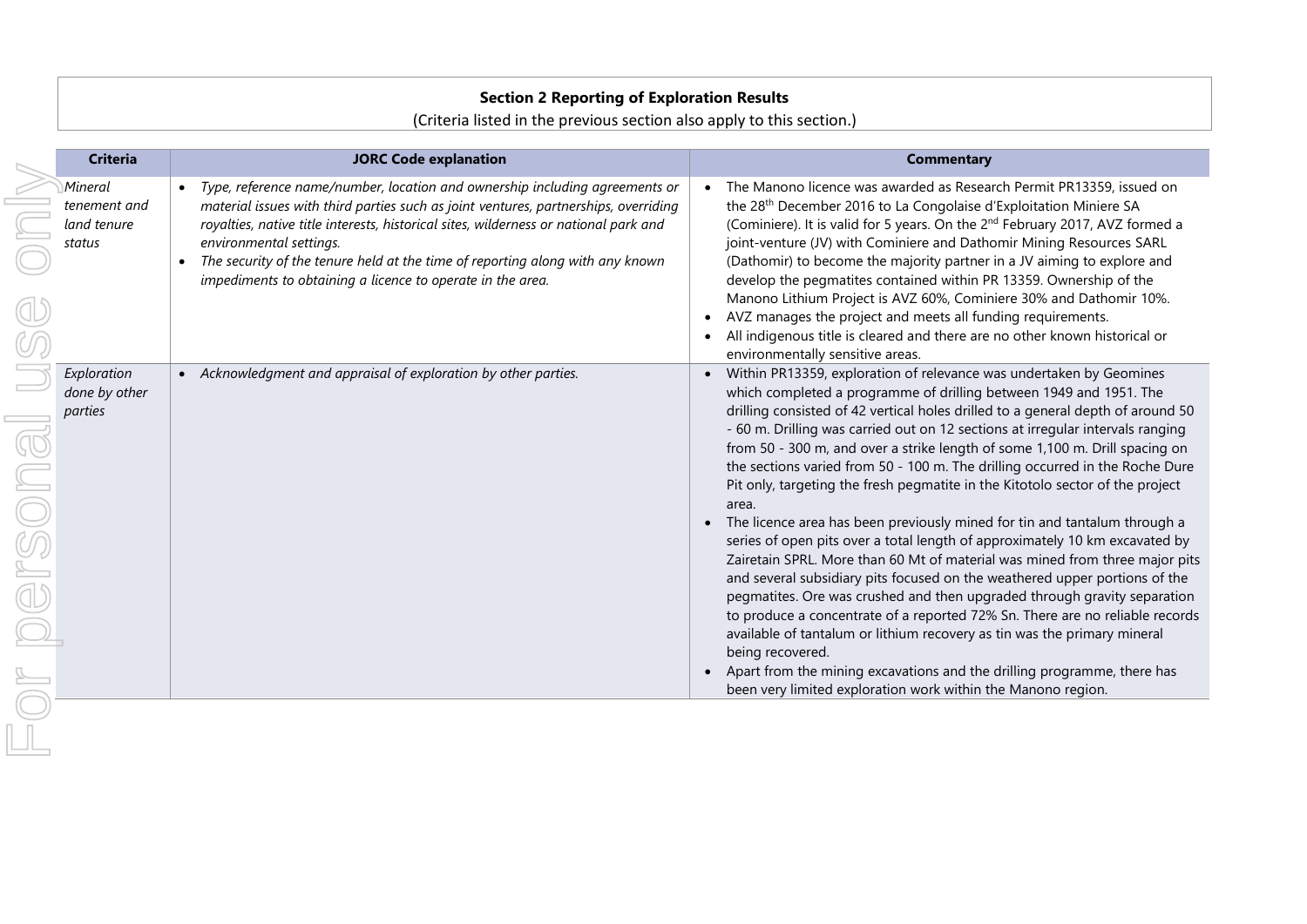| <b>Criteria</b> | <b>JORC Code explanation</b>                                               | <b>Commentary</b>                                                                                                                                                                                                                                                                                                                                                                                                                                                                                                                                            |
|-----------------|----------------------------------------------------------------------------|--------------------------------------------------------------------------------------------------------------------------------------------------------------------------------------------------------------------------------------------------------------------------------------------------------------------------------------------------------------------------------------------------------------------------------------------------------------------------------------------------------------------------------------------------------------|
| Geology<br>Only | Deposit type, geological setting and style of mineralisation.<br>$\bullet$ | The Project lies within the mid-Proterozoic Kibaran Belt - an intracratonic<br>domain, stretching for over 1,000 km through Katanga and into southwest<br>Uganda. The belt strikes predominantly SW-NE and is truncated by the N-S<br>to NNW-SSE trending Western Rift system. The Kibaran Belt is comprised of<br>a sedimentary and volcanic sequence that has been folded, metamorphosed<br>and intruded by at least three separate phases of granite. The latest granite<br>phase (900 to 950 million years ago) is assigned to the Katangan cycle and is |
|                 |                                                                            | associated with widespread vein and pegmatite mineralisation containing<br>tin, tungsten, tantalum, niobium, lithium and beryllium. Deposits of this type<br>occur as clusters and are widespread throughout the Kibaran terrain. In the<br>DRC, the Katanga Tin Belt stretches over 500 km from near Kolwezi in the                                                                                                                                                                                                                                         |
| USS             |                                                                            | southwest to Kalemie in the northeast comprising numerous occurrences<br>and deposits of which the Manono deposit is the largest. The geology of the<br>Manono area is poorly documented and no reliable maps of local geology                                                                                                                                                                                                                                                                                                                               |
|                 |                                                                            | were observed. Recent mapping by AVZ has augmented the overview<br>provided by Bassot and Morio (1989) and has led to the following<br>description. The Manono Project pegmatites are hosted by a series of mica<br>schists and by amphibolite in some locations. These host rocks have a                                                                                                                                                                                                                                                                    |
|                 |                                                                            | steeply dipping penetrative foliation that appears to be parallel to bedding.<br>There are numerous bodies of pegmatite, the largest of which have sub-<br>horizontal to moderate dips, with dip direction being towards the southeast.<br>The pegmatites post-date metamorphism, with all primary igneous textures                                                                                                                                                                                                                                          |
| r personal      |                                                                            | intact. They cross-cut the host rocks but despite their large size, the contact<br>deformation and metasomatism of the host rocks by the intrusion of the<br>pegmatites seems minor. The absence of significant deformation of the<br>schistosity of the host rocks implies that the pegmatites intruded brittle                                                                                                                                                                                                                                             |
|                 |                                                                            | rocks. The pegmatites constitute a pegmatite swarm in which the largest<br>pegmatites have an apparent en-echelon arrangement in a linear zone more<br>than 12 km long. The pegmatites are exposed in two areas; Manono in the<br>northeast, and Kitotolo in the southwest. These areas are separated by a 2.5                                                                                                                                                                                                                                               |
|                 |                                                                            | km section of alluvium-filled floodplain which contains Lake Lukushi. At least<br>one large pegmatite extends beneath the floodplain. The pegmatites are<br>members of the LCT-Rare Element group of pegmatites and within the                                                                                                                                                                                                                                                                                                                               |
|                 |                                                                            | pegmatite swarm there are LCT albite-spodumene pegmatites and LCT<br>Complex (spodumene sub-type) pegmatites.                                                                                                                                                                                                                                                                                                                                                                                                                                                |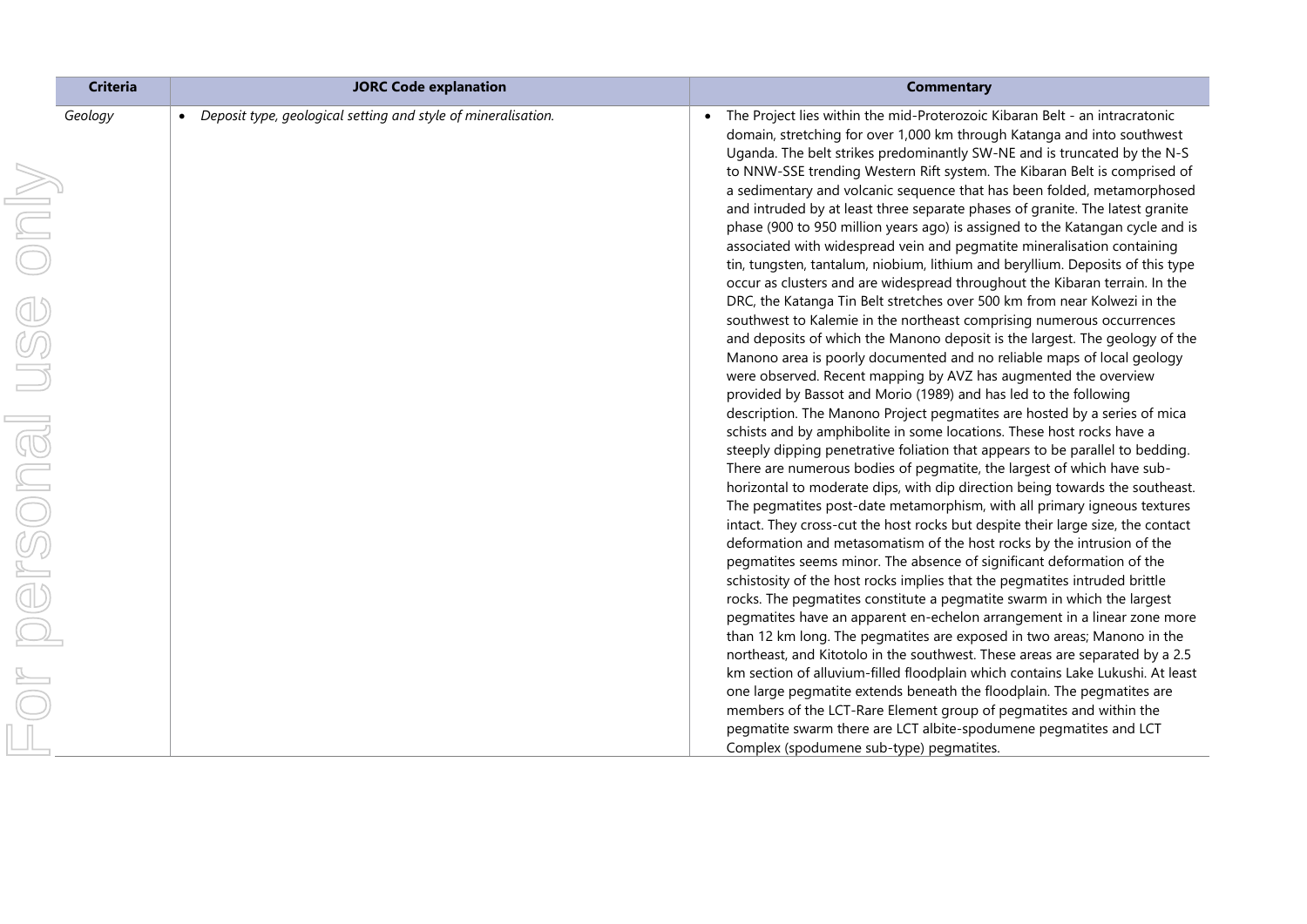| <b>Criteria</b>                                                                 | <b>JORC Code explanation</b>                                                                                                                                                                                                                                                                                                                                                                                                                                                                                                                                                                                                                                                                                       | <b>Commentary</b>                                                                                                                                                                                                                                                                                                                                                                                                                                                        |
|---------------------------------------------------------------------------------|--------------------------------------------------------------------------------------------------------------------------------------------------------------------------------------------------------------------------------------------------------------------------------------------------------------------------------------------------------------------------------------------------------------------------------------------------------------------------------------------------------------------------------------------------------------------------------------------------------------------------------------------------------------------------------------------------------------------|--------------------------------------------------------------------------------------------------------------------------------------------------------------------------------------------------------------------------------------------------------------------------------------------------------------------------------------------------------------------------------------------------------------------------------------------------------------------------|
| Drill hole<br>Information                                                       | • A summary of all information material to the understanding of the exploration<br>results including a tabulation of the following information for all Material drill<br>holes:<br>o easting and northing of the drill hole collar<br>elevation or RL (Reduced Level - elevation above sea level in metres) of the<br>drill hole collar<br>dip and azimuth of the hole<br>$\circ$<br>down hole length and interception depth<br>$\circ$<br>o hole length.<br>If the exclusion of this information is justified on the basis that the information<br>is not Material and this exclusion does not detract from the understanding of<br>the report, the Competent Person should clearly explain why this is the case. | • See all Exploration Results released on the Company's website.                                                                                                                                                                                                                                                                                                                                                                                                         |
| Data<br>aggregation<br>methods                                                  | In reporting Exploration Results, weighting averaging techniques, maximum<br>$\bullet$<br>and/or minimum grade truncations (e.g. cutting of high grades) and cut-off<br>grades are usually Material and should be stated.<br>Where aggregate intercepts incorporate short lengths of high grade results and<br>longer lengths of low grade results, the procedure used for such aggregation<br>should be stated and some typical examples of such aggregations should be<br>shown in detail.<br>The assumptions used for any reporting of metal equivalent values should be<br>$\bullet$<br>clearly stated.                                                                                                        | • Exploration Results are not reported, therefore no data was aggregated for<br>reporting purposes.<br>• No equivalent values are used or reported.                                                                                                                                                                                                                                                                                                                      |
| Relationship<br>between<br>mineralisation<br>widths and<br>intercept<br>lengths | • These relationships are particularly important in the reporting of Exploration<br>Results.<br>• If the geometry of the mineralisation with respect to the drill hole angle is<br>known, its nature should be reported.<br>If it is not known and only the down hole lengths are reported, there should be<br>$\bullet$<br>a clear statement to this effect (e.g. 'down hole length, true width not known').                                                                                                                                                                                                                                                                                                      | Exploration Results are not reported.<br>There is no relationship between mineralisation width and grade.<br>The geometry of the mineralisation is reasonably well understood however<br>$\bullet$<br>the pegmatite is not of uniform thickness nor orientation. Consequently,<br>most drilling intersections do not represent the exact true thickness of the<br>intersected pegmatite, although intersections are reasonably close to true<br>thickness in most cases. |
| Diagrams                                                                        | • Appropriate maps and sections (with scales) and tabulations of intercepts<br>should be included for any significant discovery being reported These should<br>include, but not be limited to a plan view of drill hole collar locations and<br>appropriate sectional views.                                                                                                                                                                                                                                                                                                                                                                                                                                       | • The relevant plans and sections are included in this document                                                                                                                                                                                                                                                                                                                                                                                                          |
| <b>Balanced</b><br>reporting                                                    | Where comprehensive reporting of all Exploration Results is not practicable,<br>$\bullet$<br>representative reporting of both low and high grades and/or widths should be<br>practiced to avoid misleading reporting of Exploration Results.                                                                                                                                                                                                                                                                                                                                                                                                                                                                       | • Exploration Results are not reported.                                                                                                                                                                                                                                                                                                                                                                                                                                  |
| Other<br>substantive<br>exploration<br>data                                     | Other exploration data, if meaningful and material, should be reported<br>including (but not limited to): geological observations; geophysical survey<br>results; geochemical survey results; bulk samples - size and method of<br>treatment; metallurgical test results; bulk density, groundwater, geotechnical<br>and rock characteristics; potential deleterious or contaminating substances.                                                                                                                                                                                                                                                                                                                  | • No other exploration data is available.                                                                                                                                                                                                                                                                                                                                                                                                                                |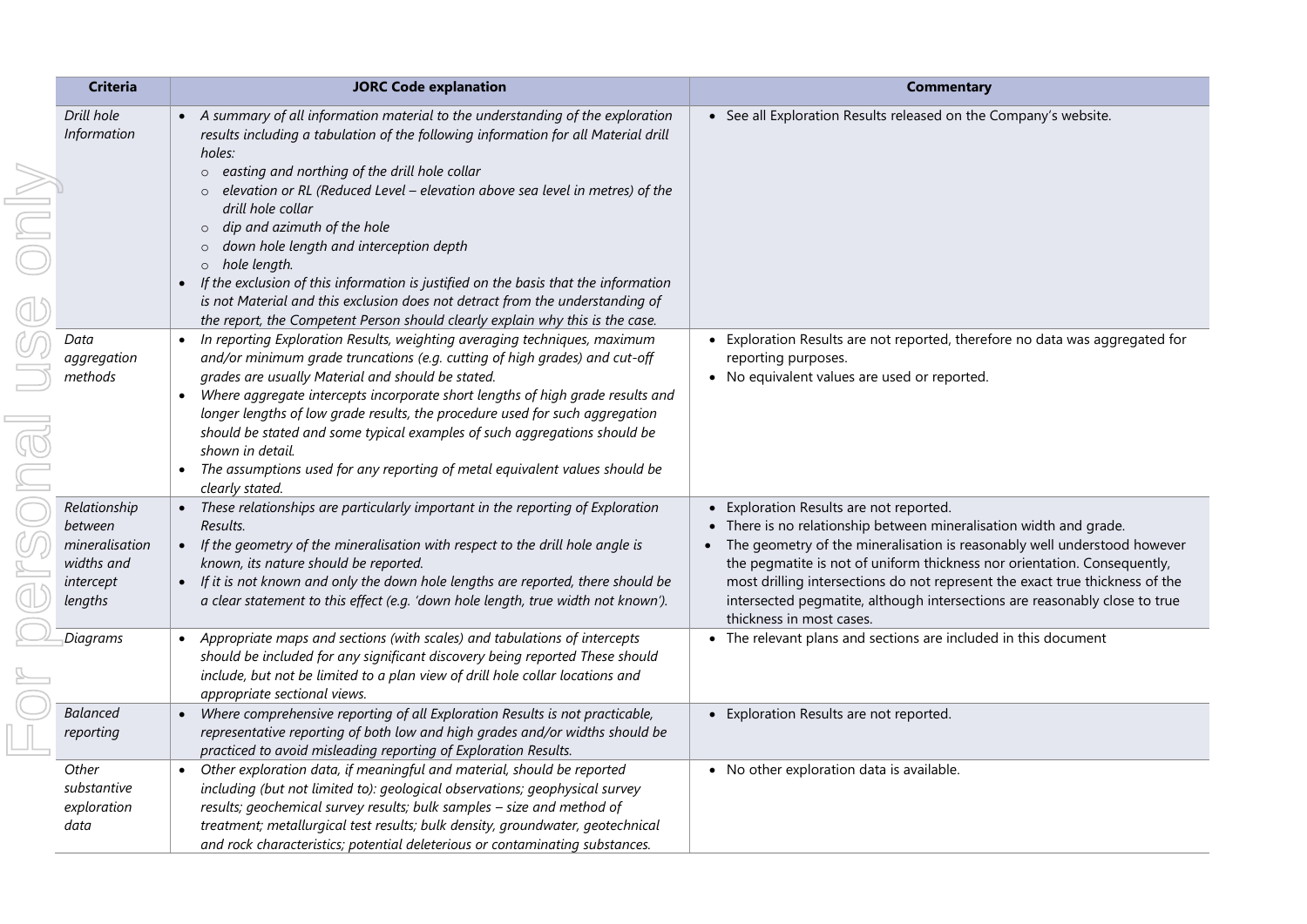| <b>Criteria</b> | <b>JORC Code explanation</b>                                                                                                                                                                                                                                                                                                                         | <b>Commentary</b>                                                                                                                                   |
|-----------------|------------------------------------------------------------------------------------------------------------------------------------------------------------------------------------------------------------------------------------------------------------------------------------------------------------------------------------------------------|-----------------------------------------------------------------------------------------------------------------------------------------------------|
| Further work    | The nature and scale of planned further work (e.g. tests for lateral extensions or<br>depth extensions or large-scale step-out drilling).<br>Diagrams clearly highlighting the areas of possible extensions, including the<br>main geological interpretations and future drilling areas, provided this<br>information is not commercially sensitive. | Diamond drill testing of the identified priority targets will be on-going.<br>Drilling of 5 metallurgical test work drill holes has been completed. |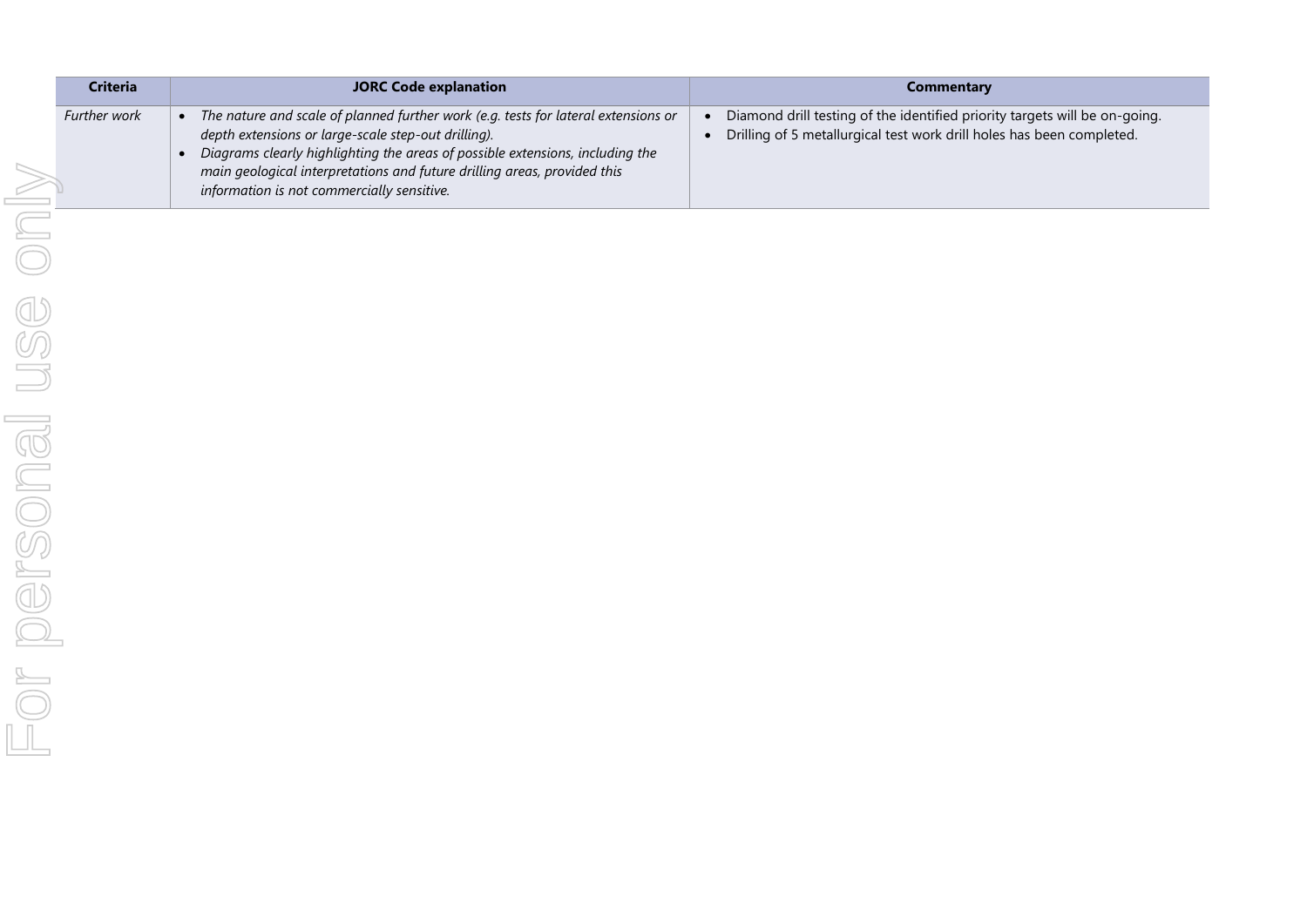## **Section 3 Estimation and Reporting of Mineral Resources**

## (Criteria listed in section 1, and where relevant in section 2, also apply to this section.)

| <b>Criteria</b>              | <b>JORC Code explanation</b>                                                                                                                                                                                                                                                                                                                                                                                         | <b>Commentary</b>                                                                                                                                                                                                                                                                                                                                                                                                                                                                                                                                                                                                                                                                                                                                                                                                                                                                                                                                                                    |
|------------------------------|----------------------------------------------------------------------------------------------------------------------------------------------------------------------------------------------------------------------------------------------------------------------------------------------------------------------------------------------------------------------------------------------------------------------|--------------------------------------------------------------------------------------------------------------------------------------------------------------------------------------------------------------------------------------------------------------------------------------------------------------------------------------------------------------------------------------------------------------------------------------------------------------------------------------------------------------------------------------------------------------------------------------------------------------------------------------------------------------------------------------------------------------------------------------------------------------------------------------------------------------------------------------------------------------------------------------------------------------------------------------------------------------------------------------|
| Database<br>integrity        | • Measures taken to ensure that data has not been corrupted by, for example,<br>transcription or keying errors, between its initial collection and its use for<br>Mineral Resource estimation purposes.<br>Data validation procedures used.<br>$\bullet$                                                                                                                                                             | The geology, grade and bulk density data were checked by the Competent<br>Person.<br>The data validation process used during Mineral Resource estimation<br>consisted of:<br>Examination of the assay, collar survey, downhole survey and geology<br>$\circ$<br>data to ensure that the data were complete and usable for all drillholes.<br>Assay data is outstanding for eleven of the later drillholes with these<br>samples either currently being prepared, shipped or analysed.<br>Examination of the desurveyed data in three dimensions to check for<br>$\circ$<br>spatial errors.<br>Examination of the assay data in order to ascertain whether they were<br>within expected ranges.<br>Checks for "FROM-TO" errors, to ensure that the sample data did not<br>$\circ$<br>overlap one another or that there were no unexplained gaps between<br>samples.                                                                                                                   |
| Site visits                  | Comment on any site visits undertaken by the Competent Person and the<br>$\bullet$<br>outcome of those visits.<br>If no site visits have been undertaken indicate why this is the case.                                                                                                                                                                                                                              | One of the Competent Persons for the Mineral Resource, Mr Michael<br>Cronwright, conducted a site inspection in April 2018 to inspect the cores,<br>review the exploration processes and further his understanding of the Roche<br>Dure mineralisation. The Competent Person considers that the exploration<br>work conducted by AVZ was carried out using appropriate techniques for<br>the style of mineralisation.                                                                                                                                                                                                                                                                                                                                                                                                                                                                                                                                                                |
| Geological<br>interpretation | Confidence in (or conversely, the uncertainty of) the geological interpretation of<br>$\bullet$<br>the mineral deposit.<br>• Nature of the data used and of any assumptions made.<br>The effect, if any, of alternative interpretations on Mineral Resource estimation.<br>The use of geology in guiding and controlling Mineral Resource estimation.<br>The factors affecting continuity both of grade and geology. | The quantity and spacing of drilling is sufficient to define the shape and<br>extents of the pegmatite to a high level of confidence.<br>Where drilling is sparse i.e. below the historically mined pit, surface mapping<br>was used to constrain the interpretation of the pegmatite outcrop on<br>surface. In the pit area, shallow holes were not possible since the pit is<br>currently filled with water.<br>Geological logging and assay data were used to define estimation domains<br>within the pegmatite i.e. Weathered Pegmatite, Low-grade Hangingwall<br>Contact Pegmatite, Main Pegmatite, Low-grade Footwall Contact Pegmatite<br>and Internal Low-grade Pegmatite.<br>Geological logging was used to define the host rock domains i.e.<br>Overburden, Hangingwall and Footwall. A dyke, which intersected the<br>pegmatite at depth was also modelled.<br>No alternative geological models are likely given the geological and grade<br>continuity of the pegmatite. |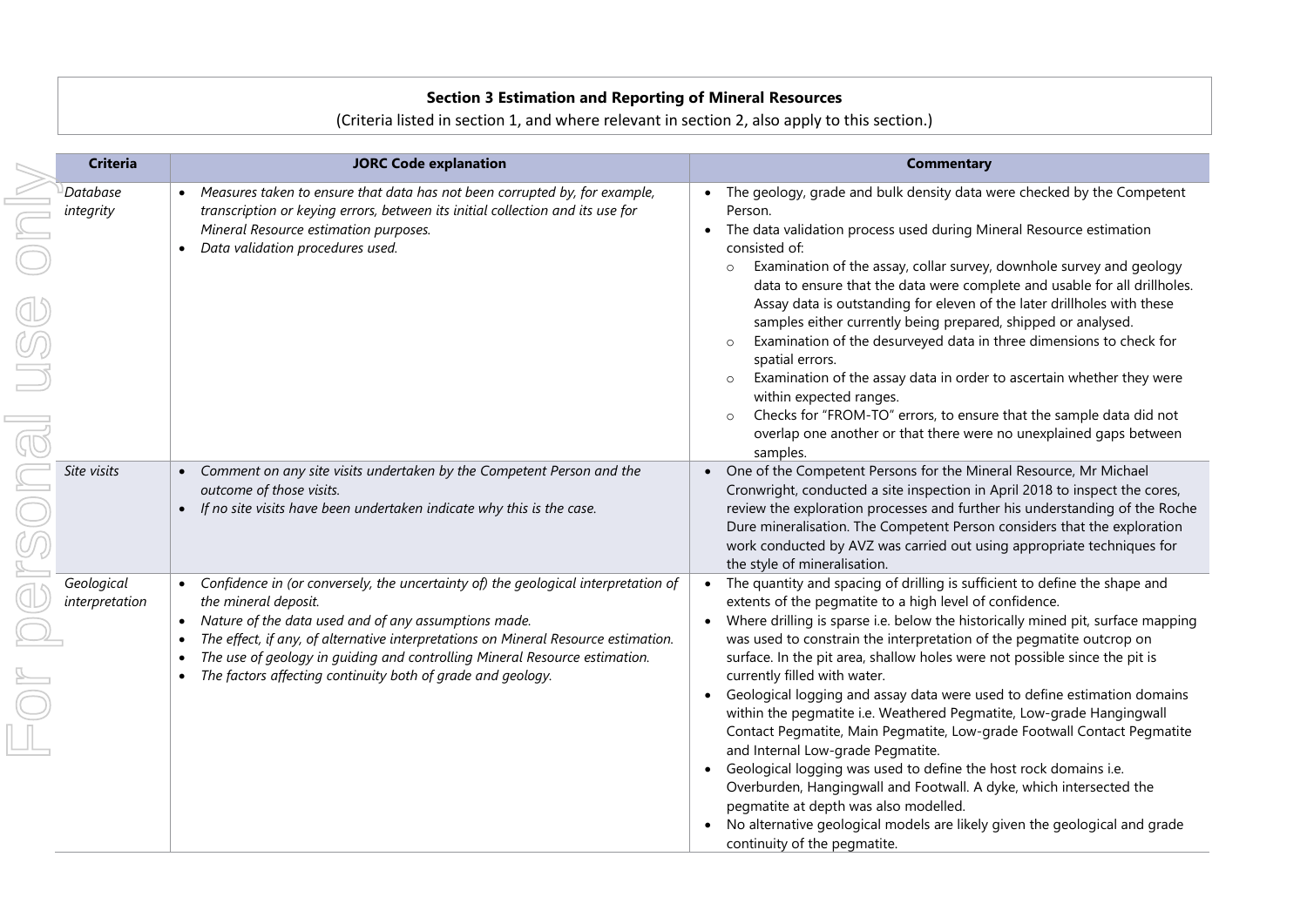| <b>Criteria</b>   | <b>JORC Code explanation</b>                                                                                                                                                                         | Commentary                                                                                                                                                                                                                                                                                                                                                                                                                                                                                               |
|-------------------|------------------------------------------------------------------------------------------------------------------------------------------------------------------------------------------------------|----------------------------------------------------------------------------------------------------------------------------------------------------------------------------------------------------------------------------------------------------------------------------------------------------------------------------------------------------------------------------------------------------------------------------------------------------------------------------------------------------------|
| <b>Dimensions</b> | The extent and variability of the Mineral Resource expressed as length (along<br>strike or otherwise), plan width, and depth below surface to the upper and lower<br>limits of the Mineral Resource. | The area defined as a Mineral Resource extends approximately 1,600 m<br>along strike by approximately 700 m on dip and is limited by data extents to<br>a maximum depth of approximately 550 m below surface.<br>The Mineral Resource is between approximately 170 m and 370 m thick.<br>The Roche Dure Pegmatite dips approximately 45° to the southeast and<br>outcrops on surface within the Manono project area.<br>The pegmatite is weathered to varying depths from 0 m to 100 m below<br>surface. |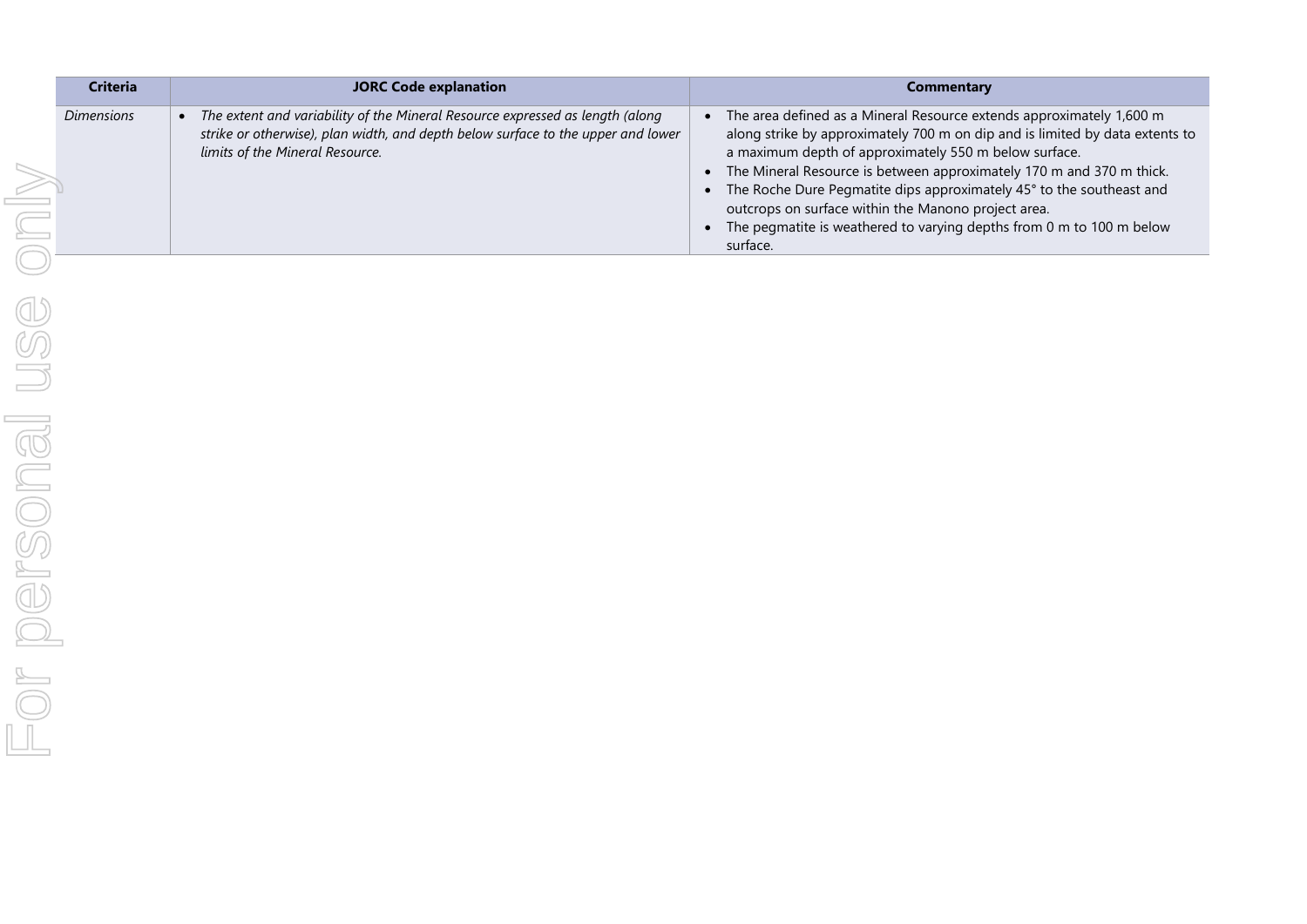| <b>Criteria</b>                           | <b>JORC Code explanation</b>                                                                                                                                                                                                                                                                                                                                                                                                                                                                                                                                                                                                                                                                                                                                                                                                                                                                                                                                                                                                                                                                                                                                                                                                                                                                                                                                                                                                           | <b>Commentary</b>                                                                                                                                                                                                                                                                                                                                                                                                                                                                                                                                                                                                                                                                                                                                                                                                                                                                                                                                                                                                                                                                                                                                                                                                                                                                                                                                                                                                                                                                                                                                                                                                                                                                                                                                                                                                                                                                                                                                                                                                                                                                                                                                                                                                                                                                                                                                                                                                                                                                |
|-------------------------------------------|----------------------------------------------------------------------------------------------------------------------------------------------------------------------------------------------------------------------------------------------------------------------------------------------------------------------------------------------------------------------------------------------------------------------------------------------------------------------------------------------------------------------------------------------------------------------------------------------------------------------------------------------------------------------------------------------------------------------------------------------------------------------------------------------------------------------------------------------------------------------------------------------------------------------------------------------------------------------------------------------------------------------------------------------------------------------------------------------------------------------------------------------------------------------------------------------------------------------------------------------------------------------------------------------------------------------------------------------------------------------------------------------------------------------------------------|----------------------------------------------------------------------------------------------------------------------------------------------------------------------------------------------------------------------------------------------------------------------------------------------------------------------------------------------------------------------------------------------------------------------------------------------------------------------------------------------------------------------------------------------------------------------------------------------------------------------------------------------------------------------------------------------------------------------------------------------------------------------------------------------------------------------------------------------------------------------------------------------------------------------------------------------------------------------------------------------------------------------------------------------------------------------------------------------------------------------------------------------------------------------------------------------------------------------------------------------------------------------------------------------------------------------------------------------------------------------------------------------------------------------------------------------------------------------------------------------------------------------------------------------------------------------------------------------------------------------------------------------------------------------------------------------------------------------------------------------------------------------------------------------------------------------------------------------------------------------------------------------------------------------------------------------------------------------------------------------------------------------------------------------------------------------------------------------------------------------------------------------------------------------------------------------------------------------------------------------------------------------------------------------------------------------------------------------------------------------------------------------------------------------------------------------------------------------------------|
| Estimation and<br>modelling<br>techniques | The nature and appropriateness of the estimation technique(s) applied and key<br>assumptions, including treatment of extreme grade values, domaining,<br>interpolation parameters and maximum distance of extrapolation from data<br>points. If a computer assisted estimation method was chosen include a<br>description of computer software and parameters used.<br>The availability of check estimates, previous estimates and/or mine production<br>records and whether the Mineral Resource estimate takes appropriate account<br>of such data.<br>The assumptions made regarding recovery of by-products.<br>$\bullet$<br>Estimation of deleterious elements or other non-grade variables of economic<br>significance (e.g. sulphur for acid mine drainage characterisation).<br>In the case of block model interpolation, the block size in relation to the<br>average sample spacing and the search employed.<br>Any assumptions behind modelling of selective mining units.<br>$\bullet$<br>Any assumptions about correlation between variables.<br>$\bullet$<br>Description of how the geological interpretation was used to control the<br>$\bullet$<br>resource estimates.<br>Discussion of basis for using or not using grade cutting or capping.<br>$\bullet$<br>The process of validation, the checking process used, the comparison of model<br>data to drill hole data, and use of reconciliation data if available. | Leapfrog Geo 4.4.0 was used to model the geology and weathering state.<br>$\bullet$<br>Datamine RM was used to estimate grades.<br>$\bullet$<br>Samples were composited to 3 m intervals using length weighting.<br>$\bullet$<br>The geological wireframes were filled with blocks of 25 mN by 25mE by 10<br>$\bullet$<br>mRL and coded according to the geological zone.<br>The parent block size is approximately half of the drillhole spacing in the well<br>$\bullet$<br>drilled area.<br>The blocks were sub-celled to a minimum of 5 mN by 5mE by 5 mRL to<br>$\bullet$<br>accurately fill the geological model.<br>The different pegmatite domains were estimated separately from each other<br>$\bullet$<br>using hard boundaries due to distinct grade and orientation differences<br>between the sub-domains.<br>Top cuts were applied to the tail of the Li <sub>2</sub> O, Sn and Ta distributions, where<br>these distributions started breaking up, indicating the presence of<br>anomalous values.<br>Li <sub>2</sub> O_pct, Al <sub>2</sub> O <sub>3</sub> _pct, Fe <sub>2</sub> O <sub>3</sub> _pct, K <sub>2</sub> O_pct, MgO_pct, P <sub>2</sub> O <sub>5</sub> _pct, SiO <sub>2</sub> _pct,<br>$\bullet$<br>Nb_ppm, Sn_ppm, Ta_ppm, Th_ppm, U_ppm were estimated into the block<br>model.<br>The Li <sub>2</sub> O_pct and Sn_ppm grades were estimated into the Main Pegmatite<br>$\bullet$<br>domain using ordinary kriging, all other grades and domains were estimated<br>using inverse distance weighting (power 2).<br>Search ellipses were roughly aligned with the range of the Li2O semi-<br>variogram model and are within the maximum semi-variogram range.<br>The search ellipse was aligned in the plane of the pegmatite. A search<br>distance of 100 m in the plane of mineralisation and 50 m across plane was<br>used for all variables. A minimum of 6 and maximum of 15 composites were<br>used to estimate a block, with the maximum number per hole used to<br>estimate being 5. Should enough samples not be collected in the first search,<br>then the search was expanded two times, and finally 15 times to ensure all<br>model blocks were estimated. The majority of the Mineral Resource is<br>estimated within the first and second search volumes.<br>Estimates were validated using visual checks of the drillhole grades against<br>the model and statistical comparisons of the input data and output<br>estimated grades. |
| Moisture                                  | Whether the tonnages are estimated on a dry basis or with natural moisture,<br>$\bullet$<br>and the method of determination of the moisture content.                                                                                                                                                                                                                                                                                                                                                                                                                                                                                                                                                                                                                                                                                                                                                                                                                                                                                                                                                                                                                                                                                                                                                                                                                                                                                   | • Tonnages are estimated on a dry basis.                                                                                                                                                                                                                                                                                                                                                                                                                                                                                                                                                                                                                                                                                                                                                                                                                                                                                                                                                                                                                                                                                                                                                                                                                                                                                                                                                                                                                                                                                                                                                                                                                                                                                                                                                                                                                                                                                                                                                                                                                                                                                                                                                                                                                                                                                                                                                                                                                                         |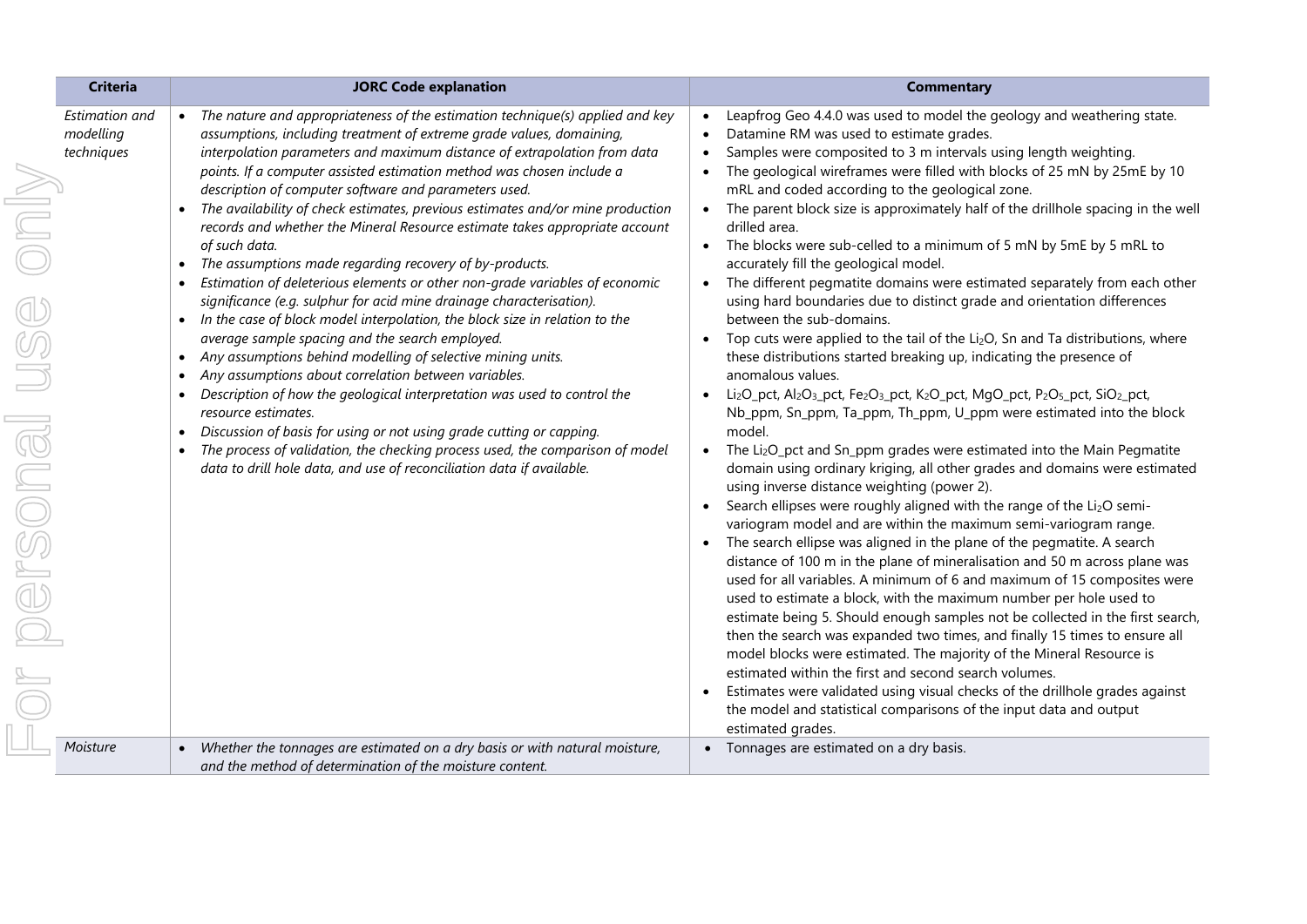|  | <b>Criteria</b>                            | <b>JORC Code explanation</b>                                                                                                                                                                                                                                                                                                                                                                                                                                                                                                                                                                                                                                                                                      | <b>Commentary</b>                                                                                                                                                                                                                                                                                                                                                                                                                                                                                                                                                                                              |
|--|--------------------------------------------|-------------------------------------------------------------------------------------------------------------------------------------------------------------------------------------------------------------------------------------------------------------------------------------------------------------------------------------------------------------------------------------------------------------------------------------------------------------------------------------------------------------------------------------------------------------------------------------------------------------------------------------------------------------------------------------------------------------------|----------------------------------------------------------------------------------------------------------------------------------------------------------------------------------------------------------------------------------------------------------------------------------------------------------------------------------------------------------------------------------------------------------------------------------------------------------------------------------------------------------------------------------------------------------------------------------------------------------------|
|  | $Cut$ -off<br>parameters                   | The basis of the adopted cut-off grade(s) or quality parameters applied.                                                                                                                                                                                                                                                                                                                                                                                                                                                                                                                                                                                                                                          | A cut-off grade of 0.5% $Li2O$ has been applied for the reporting of the<br>Mineral Resource. This is based on other hard rock lithium projects but will<br>be required to be investigated in future through economic assessments.<br>The parameters used in the assessment of Reasonable Prospects for Eventual<br>Economic Extraction (RPEEE) are not definitive and should not be<br>misconstrued as an attempt to estimate an Ore Reserve for which economic<br>viability would be required to be demonstrated.                                                                                            |
|  | Mining factors<br>or assumptions           | Assumptions made regarding possible mining methods, minimum mining<br>dimensions and internal (or, if applicable, external) mining dilution. It is always<br>necessary as part of the process of determining reasonable prospects for<br>eventual economic extraction to consider potential mining methods, but the<br>assumptions made regarding mining methods and parameters when estimating<br>Mineral Resources may not always be rigorous. Where this is the case, this<br>should be reported with an explanation of the basis of the mining assumptions<br>made.                                                                                                                                           | It is assumed that the Mineral Resource will be extracted using an open pit<br>mining methodology.<br>A high-level observation is that the entire Mineral Resource could likely be<br>extracted from an open pit with a worst case final waste: ore stripping ratio of<br>1:1. Due to this observation the Mineral Resource is reported to a depth of<br>550 m below surface as it is reasonable to expect economic extraction to this<br>depth.                                                                                                                                                               |
|  | Metallurgical<br>factors or<br>assumptions | The basis for assumptions or predictions regarding metallurgical amenability. It<br>is always necessary as part of the process of determining reasonable prospects<br>for eventual economic extraction to consider potential metallurgical methods,<br>but the assumptions regarding metallurgical treatment processes and<br>parameters made when reporting Mineral Resources may not always be<br>rigorous. Where this is the case, this should be reported with an explanation of<br>the basis of the metallurgical assumptions made.                                                                                                                                                                          | Mineral characterisation and metallurgical studies have demonstrated that<br>the economically significant lithium mineral present is spodumene, with<br>negligible quantities of other lithium species present.<br>Metallurgical test work was carried out on bulk samples derived from the<br>complete Main Pegmatite intersections of drillholes, and tests can therefore<br>be considered representative.<br>Mineral characterisation work covered selected samples chosen to verify<br>mineral species in, for example, varying grades of mineralisation,<br>hydrothermally altered spodumene and greisen. |
|  | Environmental<br>factors or<br>assumptions | Assumptions made regarding possible waste and process residue disposal<br>$\bullet$<br>options. It is always necessary as part of the process of determining reasonable<br>prospects for eventual economic extraction to consider the potential<br>environmental impacts of the mining and processing operation. While at this<br>stage the determination of potential environmental impacts, particularly for a<br>greenfields project, may not always be well advanced, the status of early<br>consideration of these potential environmental impacts should be reported.<br>Where these aspects have not been considered this should be reported with an<br>explanation of the environmental assumptions made. | MSA is not aware of the details of any environmental studies that have been<br>carried out.                                                                                                                                                                                                                                                                                                                                                                                                                                                                                                                    |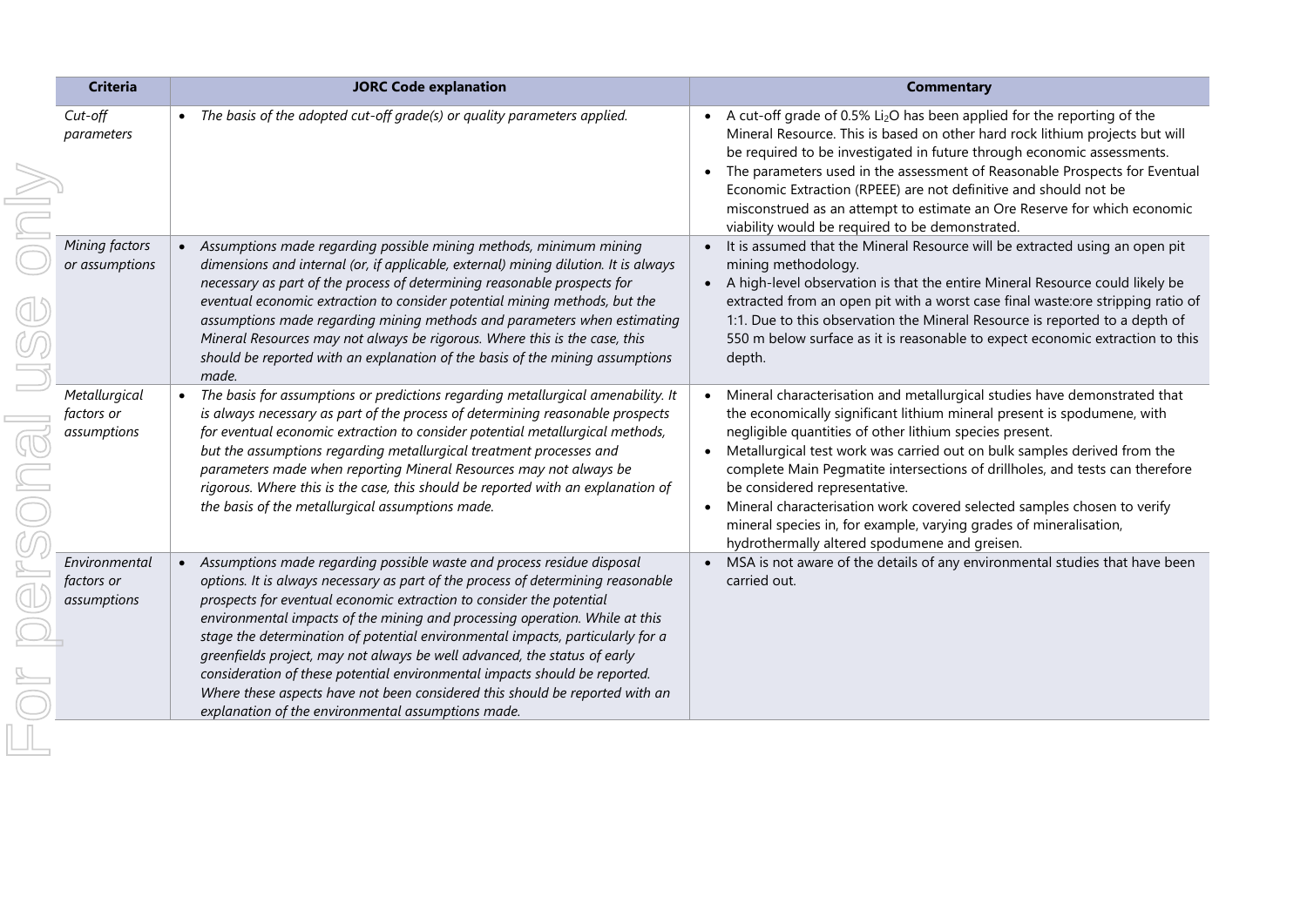|      | <b>Criteria</b>      | <b>JORC Code explanation</b>                                                                                                                                                                                                                                                                                                                                                                                                                                                                                                                                                                          | <b>Commentary</b>                                                                                                                                                                                                                                                                                                                                                                                                                                                                                                                                                                                                                                                                                                                                                                                                                                                                                                                                                                                                                                                                                                                  |
|------|----------------------|-------------------------------------------------------------------------------------------------------------------------------------------------------------------------------------------------------------------------------------------------------------------------------------------------------------------------------------------------------------------------------------------------------------------------------------------------------------------------------------------------------------------------------------------------------------------------------------------------------|------------------------------------------------------------------------------------------------------------------------------------------------------------------------------------------------------------------------------------------------------------------------------------------------------------------------------------------------------------------------------------------------------------------------------------------------------------------------------------------------------------------------------------------------------------------------------------------------------------------------------------------------------------------------------------------------------------------------------------------------------------------------------------------------------------------------------------------------------------------------------------------------------------------------------------------------------------------------------------------------------------------------------------------------------------------------------------------------------------------------------------|
|      | <b>Bulk density</b>  | Whether assumed or determined. If assumed, the basis for the assumptions. If<br>determined, the method used, whether wet or dry, the frequency of the<br>measurements, the nature, size and representativeness of the samples.<br>The bulk density for bulk material must have been measured by methods that<br>$\bullet$<br>adequately account for void spaces (vugs, porosity, etc), moisture and<br>differences between rock and alteration zones within the deposit.<br>Discuss assumptions for bulk density estimates used in the evaluation process of<br>$\bullet$<br>the different materials. | • To date 3,055 bulk density measurements have been carried out on Roche<br>Dure drillhole core.<br>Most of these determinations were done on Main Pegmatite material by the<br>Archimedes principal of weighing the full assay sample (one metre) in air and<br>then submerged in water.<br>A calliper was used to measure and calculate the volume of drillhole core<br>that was too weathered to submerge in water. This material was then<br>weighed and the density calculated from its volume and mass.<br>In-situ bulk density was estimated into the block model for Main Pegmatite<br>using inverse distance to the power of 2. Average bulk density values were<br>applied to other domains as well as in the Main Pegmatite blocks that were<br>not estimated.                                                                                                                                                                                                                                                                                                                                                          |
| rson | Classification       | The basis for the classification of the Mineral Resources into varying confidence<br>categories.<br>Whether appropriate account has been taken of all relevant factors (i.e. relative<br>confidence in tonnage/grade estimations, reliability of input data, confidence in<br>continuity of geology and metal values, quality, quantity and distribution of the<br>data).<br>Whether the result appropriately reflects the Competent Person's view of the<br>deposit.                                                                                                                                 | The data that informs the grade estimate was derived from AVZ drillholes<br>only and therefore no historical data was used. In the Competent Person's<br>opinion, these data have been collected using industry acceptable practices<br>and are reliable.<br>The Mineral Resource is classified as Measured where blocks: have been<br>estimated within the first search volume (derived from Li2O% semi-<br>variogram range), are within the drillhole spacing of 100 m by 50 m, and are<br>not extrapolated more than 25 m downdip of assay data.<br>Indicated Mineral Resources are defined as those blocks estimated within<br>the first or second search volume, are within the drillhole spacing of 100 m<br>by 100 m (half the Li <sub>2</sub> O% semi-variogram range), and are not extrapolated<br>more than 75 m away from assay data.<br>Inferred Mineral Resources are extrapolated to approximately 125 m of<br>drilling data and are mostly estimated within the second search volume (at<br>the Li <sub>2</sub> O% semi-variogram range).<br>The classification reflects the Competent Persons view of the deposit. |
|      | Audits or<br>reviews | The results of any audits or reviews of Mineral Resource estimates.<br>$\bullet$                                                                                                                                                                                                                                                                                                                                                                                                                                                                                                                      | The following review work was completed by MSA during a site visit in April<br>2018:<br>A site-based review of the drillhole data processes and data collection<br>$\circ$<br>protocols,<br>Inspection of the AVZ cores used in the Mineral Resource estimate,<br>$\circ$<br>A complete inspection of all drilling data used in the Mineral Resource.<br>$\circ$                                                                                                                                                                                                                                                                                                                                                                                                                                                                                                                                                                                                                                                                                                                                                                   |